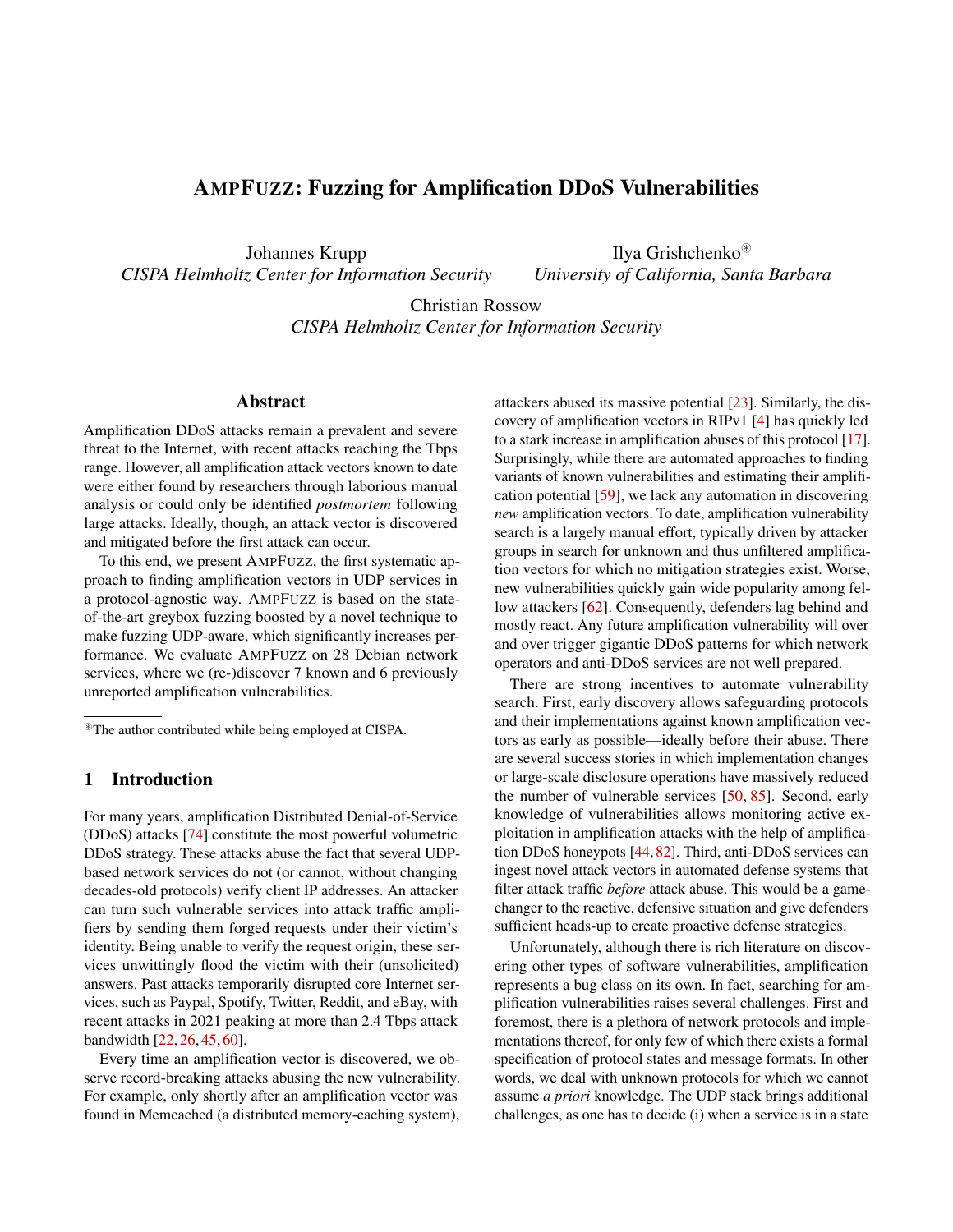in which it can react to requests, and (ii) when a service has finished processing a request, both of which are not readily observable to the outside world. Finally, amplification vulnerabilities have an inherent notion of severity: their utility to an attacker is quantified by the maximal request-response ratio. This makes them different from other bug classes. While for program crashes we are only interested in whether a certain request type *does* trigger a crash or not, in the case of amplification vulnerabilities we are further interested in maximizing the amplification per request type.

In this paper, we provide the first principled, protocolagnostic approach to revealing new amplification vulnerabilities in network services. We propose a greybox fuzzer that aims to discover network requests that result in significantly larger responses. We overcome the challenges above by using a directed fuzzer that prioritizes paths leading to sending functions (e.g., sendto), which we extend with UDP-awareness. To this end, we combine static analysis with lightweight instrumentation to notify the fuzzer when the program expects input. In many cases, these techniques also enable us to proactively terminate fuzzing executions that generate no output instead of relying on expensive timeouts. Finally, two simple yet effective mutation strategies maximize the amplification factor of potential vulnerabilities.

As another application of AMPFUZZ, we extend its pipeline to provide the necessary means to *monitor* amplification abuse in an automated way through DDoS honeypots. Until now, amplification DDoS honeypots solely rely on experts who have to craft protocol-specific replies to attacker probes by hand. We expand our methodology to synthesize request handler routines for the identified vulnerabilities, which can be plugged into amplification honeypots. We automate this process by leveraging symbolic execution to generate path constraints and output expressions for each discovered vulnerability. These can then be used to match probing requests received by the honeypot and to select replies that attackers find attractive. We can thereby automate the entire process from scanning a service for amplification vulnerabilities to creating honeypots that emulate the discovered behavior.

Summarizing, we provide the following contributions:

- We present AMPFUZZ, the first systematic and protocolagnostic approach to discover amplification vulnerabilities in network services based on directed greybox fuzzing.
- We introduce the novel concept of UDP-awareness providing a significant improvement in the fuzzing performance of AMPFUZZ.
- We evaluate our open-source<sup>[1](#page-1-0)</sup> implementation of AMP-FUZZ on 28 services from the Debian repositories. AMP-FUZZ identifies 19 implementations as vulnerable, revealing 6 previously undetected amplification vectors.

# 2 Background

We first briefly introduce the general concepts of fuzzing, amplification DDoS attacks, and amplification vulnerabilities.

# 2.1 Fuzzing

Fuzzing has become a popular technique to find software vulnerabilities [\[57\]](#page-15-5). Originating from the area of software testing, the key idea is to run a System under Test (SuT) under a vast number of random inputs while monitoring it for abnormal behavior. While commonly used to check for crashes, fuzzing has also been applied to finding performance issues [\[52,](#page-15-6)[69\]](#page-16-3) or unexpectedly large memory allocations [\[65\]](#page-16-4).

Blackbox fuzzers generate inputs purely at random and are oblivious to the SuT's inner workings. This allows them to test many inputs quickly, but generally fails on programs that require structured input. Contrarily, whitebox fuzzers [\[18,](#page-13-3) [38\]](#page-14-2) try to gain insights into the SuT via static program analysis. For instance, this may entail executing the program symbolically to find constraints on the input for the currently taken path. By partially inverting the constraints, new input that explore previously untaken paths can then be generated using a constraint solver. This enables whitebox fuzzing also to reach "deep" parts of the code that cannot be explored through blackbox fuzzing. However, the heavy runtime overhead for symbolic execution, combined with the path explosion problem and insufficient library support, renders whitebox fuzzing impractical for many use cases.

Consequently, the most adopted approach is (guided) greybox fuzzing [\[16,](#page-13-4) [20,](#page-13-5) [32,](#page-14-3) [58\]](#page-15-7) aiming at the sweet spot between the strategies above. Greybox fuzzing augments the scalability of blackbox fuzzing with runtime feedback obtained through lightweight program instrumentation. This runtime feedback is then used to guide the input generation, either towards increasing general code coverage [\[20,](#page-13-5)[72,](#page-16-5)[87\]](#page-17-1) or reaching specific points in the program [\[19,](#page-13-6) [21,](#page-13-7) [33,](#page-14-4) [36,](#page-14-5) [78,](#page-16-6) [86,](#page-17-2) [89\]](#page-17-3).

### 2.2 Amplification Attacks

Amplification attacks [\[74\]](#page-16-0) are the predominant type of volumetric Distributed Denial-of-Service (DDoS) attacks, with tens of thousands of amplification attacks *per day* continuously threatening the availability of essential network services [\[44\]](#page-15-4). As depicted in [Figure 1,](#page-2-0) in such an attack, to attack their victims, the attackers abuse amplifiers, i.e., innocent services that suffer from amplification vulnerabilities. In particular, these amplifiers will send our large responses without verifying the requests' source addresses. The attacker will hence craft requests carrying the victim's address as the claimed source address. In turn, the vulnerable services will send their responses with no ill intent towards the victim, thus flooding it with unsolicited traffic. By focusing on services with a substantial response-request ratio, the attack bandwidth

<span id="page-1-0"></span><sup>&</sup>lt;sup>1</sup>The code of AMPFUZZ, along with all the evaluation artifacts, are publicly available at <https://github.com/cispa/ampfuzz>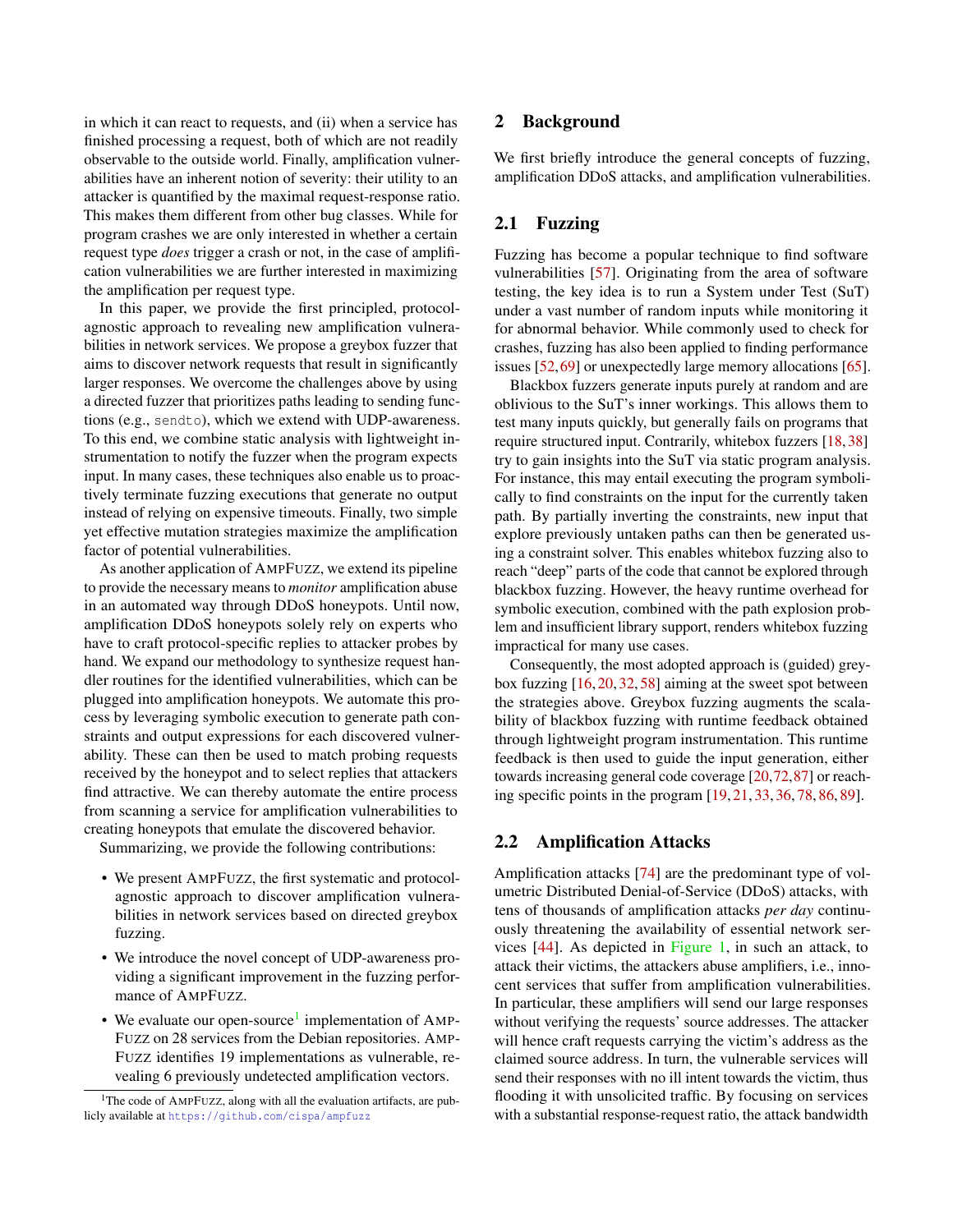

<span id="page-2-0"></span>Figure 1: Amplification attack

arriving at the victim can be orders of magnitude larger than the bandwidth that has to be invested by the attacker.

#### 2.3 Amplification Vulnerabilities

Barring a few exceptions [\[15,](#page-13-8) [51\]](#page-15-8) all known amplification vulnerabilities are located in UDP-based protocols, including widely-used ones such as DNS, NTP, or SNMP [\[74\]](#page-16-0). Fortunately, once discovered, these vulnerabilities can be mitigated. For instance, the monlist debugging feature in the Network Time Protocol (NTP) [\[5\]](#page-13-9) allowed amplifying traffic by up to 4,670×. After its discovery, Kührer et al. coordinated vulnerability disclosure, leading to a reduction of the vulnerable systems by 92% within just 10 weeks [\[50\]](#page-15-3). Similarly, the amplification potential in DNS was significantly mitigated by widescale deployment of rate limiting and message truncation [\[85\]](#page-17-0), or by disabling non-critical features [\[8,](#page-13-10) [24\]](#page-14-6).

However, to date, we lack a systematic way of finding amplification vectors. Dissimilar to other security vulnerabilities like memory corruption errors, they do not cause crashes or lead to anomalous software behavior. Instead, most amplification vectors rely on *intended* protocol or implementation features. As such, they resemble an entirely new bug class that fuzzers and other analysis tools have never been applied to and which come with unique challenges.

#### 3 Fuzzing for Amplification

In this paper, we thus aim to adopt fuzzing to the domain of amplification vulnerabilities. Specifically, our goal is to find reasonably small UDP requests that trigger larger (amplifying) responses from a given network daemon.

# 3.1 Amplification Fuzzing Challenges

Several challenges hinder the plug-and-play utilization of existing fuzzers to discover amplification vulnerabilities. We will outline these challenges in the following and relate to how we tackle them in the subsequent sections.

Lack of Protocol Knowledge Network protocol fuzzing is challenging *per se*, as each protocol comes with its own

formats, syntax, and features. While past research on network fuzzing has focused on generative approaches that provide the fuzzer with a protocol specification from which it attempts to generate requests, this approach has severe limitations. Firstly, it requires knowledge and a formal description of the target's protocol. More importantly, though, it restricts the fuzzer to requests closely matching the said protocol. Yet many of the known amplification vectors rely on either custom, implementation-specific extensions (e.g., NTP monlist [\[6\]](#page-13-11)) or exploit the target's handling of malformed requests (e.g., WS-Discovery [\[73\]](#page-16-7)). To find such cases, we thus do not want to assume any *a priori* knowledge of the fuzzing targets.

Lack of UDP State UDP network daemons are further challenging targets for fuzzing, as it is non-obvious when the daemon under test has finished processing a request. They will often silently discard invalid requests, providing no feedback to the fuzzer. And even if the network daemons respond to the fuzzer, it remains unclear whether further packets will follow. A similar situation occurs during the daemon startup: At which point is it ready to accept requests from the fuzzer? A request sent too early will be dropped by the network layer, resulting in an ICMP unreachable packet at best. This problem is exacerbated by the fact that UDP is a connectionless protocol, such that even on the network layer, there is no notion of a failed or terminated connection. While timeouts can address both startup and response delays—the *de facto* workaround used in the literature, e.g., [\[30\]](#page-14-7)—this solution is suboptimal, as the actual processing time depends on both the target and the current request. Static timeouts will thus unnecessarily slow down fuzzing for some targets while terminating others prematurely.

Unexplored Vulnerability Class Lastly, amplification vulnerabilities inherently differ from other classical bug classes. While a request triggering a program crash unequivocally indicates a bug, not every request leading to a response constitutes an amplification vector. Instead, whether or not a request can be leveraged for amplification depends on the request-response size ratio. To accurately identify a target's amplification potential, the fuzzer must thus also be able to explore request variants to maximize this ratio—by either decreasing the request or increasing the response size.

#### 3.2 Design Overview

We tackle the challenges mentioned above with AMPFUZZ, as shown in [Figure 2.](#page-3-0) We base AMPFUZZ on the overall fuzzing pipeline of ParmeSan [\[89\]](#page-17-3), a *directed fuzzing* extension of the mutation-based greybox fuzzer Angora [\[20\]](#page-13-5), which consists of three main components: a static analyzer, a program instrumentor, and the actual fuzzer.

In a pre-processing step, the *static analyzer* extracts a control-flow graph (CFG) and a list of interesting target lo-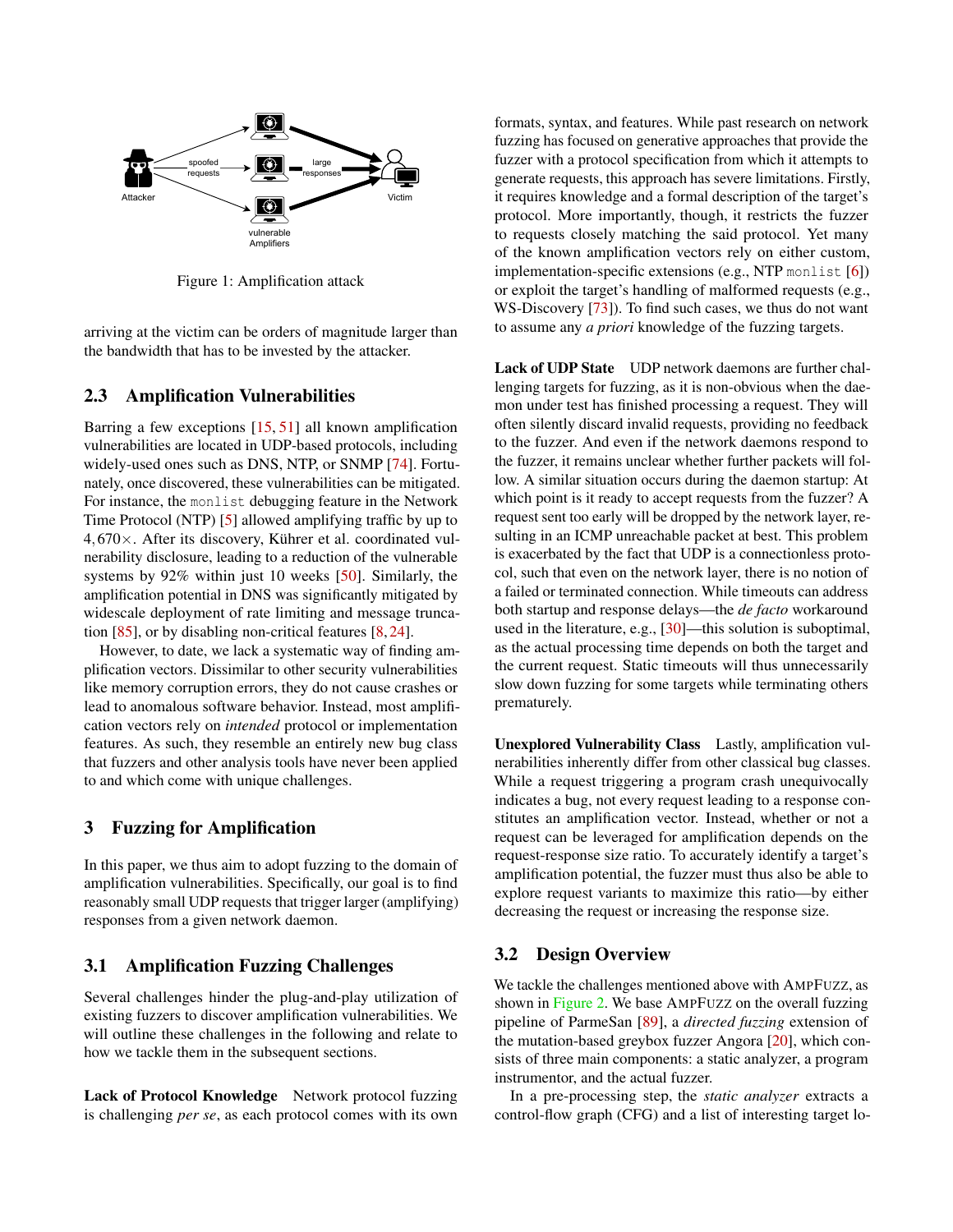

<span id="page-3-0"></span>Figure 2: AmpFuzz outline

cations to guide the fuzzer to. The *program instrumentor* generates two instrumented versions of the service under test. The first one, including only a lightweight coverage collection, allows the fuzzer to quickly test whether a new input reaches new and undiscovered parts of the program. The second version, yet considerably slower version including a dataflow analysis framework, can then be run on only those inputs selectively to provide additional information about which input bytes are relevant for branching decisions. The *fuzzer* finally uses the extracted CFG and the list of target locations to prioritize fuzzing inputs and the feedback from the dataflowinstrumented binary to inform its mutation operators.

For AMPFUZZ, we modify and extend all three parts of this pipeline to address the challenges mentioned above.

# 3.3 Protocol-Agnostic Fuzzing

To fuzz a service for amplification vulnerabilities *without* a specification of its protocol, we build on the directed fuzzing capabilities of ParmeSan [\[89\]](#page-17-3) and the dataflow analysis of Angora [\[20\]](#page-13-5). Specifically, we collect all calls to network functions that send out packets as targets during the static analysis phase. By guiding the fuzzer to these locations, we directly focus on requests that trigger responses. Moreover, we extend the dataflow analysis to recognize network functions that receive packets as taint sources. Together with the bytelevel taint-tracking, the fuzzer can perform targeted mutations of the inputs, eventually producing requests that are "valid" enough to generate responses.

# <span id="page-3-2"></span>3.4 UDP-Aware Fuzzing

To help AMPFUZZ decide when the target is ready to accept requests and when the processing of a request has concluded, we add additional lightweight instrumentation to the SuT, which aims to make these events observable to the fuzzer. To this end, we classify network functions into three groups, as shown in [Table 1.](#page-3-1) We define all functions that receive a packet as *sources*, all functions that send out a packet as *sinks*, and all functions that can block execution while waiting for a packet as *blocking* functions.

<span id="page-3-1"></span>

| Table 1: Network function classification |                                   |  |  |  |
|------------------------------------------|-----------------------------------|--|--|--|
| Class                                    | <b>Functions</b>                  |  |  |  |
| Source                                   | recv, recvfrom, recvmsq, recvmmsq |  |  |  |
| Sink                                     | send, sendfrom, sendmsg, sendmmsg |  |  |  |
| <b>Blocking</b>                          | select, pselect, poll, ppoll,     |  |  |  |
|                                          | epoll wait, epoll pwait           |  |  |  |

Beginning of Request Processing We can ascertain that the SuT is ready to accept requests whenever it attempts to read or wait for a packet from the network, i.e., whenever a function from the *source* or *blocking* category is called on a UDP socket bound to the current fuzzing port. Thus, we can communicate this to the fuzzer (e.g., through a shared memory semaphore) by hooking all calls to functions from those categories and inspecting the state of the passed socket. As a socket's listening state and port can be obtained at runtime, no extra socket accounting mechanism is required.

End of Request Processing Unfortunately, determining when request handling is completed is not as straightforward as it requires reasoning about the SuT's *future* execution traces. Essentially we need to answer the question "Can this program still reach a *sink* without calling a *source* or *blocking*?". For multithreaded programs, in particular, this is a non-trivial property.

However, we can build a partial solution by considering each thread of a program individually: If, after a request has been received, the current *thread* is blocked at a *source* or *blocking* function called on the fuzzing socket, then this thread cannot yield a response to the original request. In those cases, we can safely terminate the current thread instead. Terminating only the current thread but not the entire SuT ensures that request handling in other threads can still proceed. Yet, as long as all threads eventually exit independently or can be early terminated, the fuzzer can observe that the entire SuT process has finished and proceed with the next round.

We can again implement this approach by hooking all calls to *source* and *blocking* functions and inspecting the socket argument. However, we can also further aid this approach with a simple static analysis and instrumentation that injects additional "check-and-terminate" calls into the program. This is particularly helpful in cases where the SuT still performs expensive computations or I/O operations before accepting the subsequent request, like adding lines to a logfile. To find these "check-and-terminate" edges, we first need to establish which (strict) basic blocks can reach a *sink* function before a *source* function. We will call those basic blocks *sink-capable*. Specifically, *sink-capable* are basic blocks that

call a *sink* function (e.g., send node in handle),

2 do not call a *source* function and have at least one sink-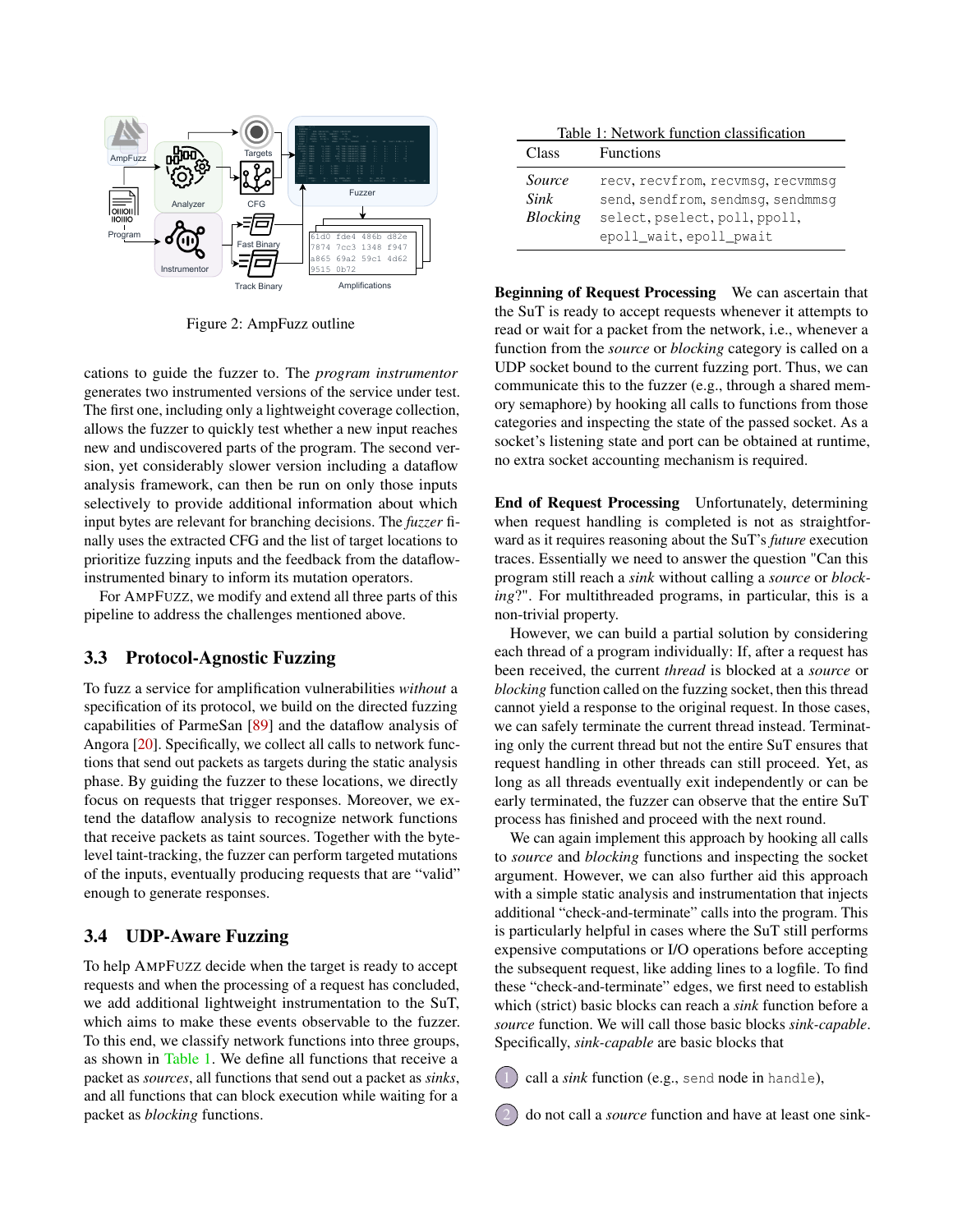capable successor (e.g., if node in handle and node with a call to handle in main).

We can compute the set of *sink-capable* basic blocks using a fixed-point iteration pass over the targets' inter-procedural CFG. Undecided basic blocks after this fixed-point iteration are *non-sink-capable*. They can only remain undecided as part of a loop without outgoing edges to *sink-capable* basic blocks. To ensure that we do not terminate the SuT prematurely in the presence of dynamic calls or calls to shared libraries, we overapproximate function calls that cannot be analyzed statically as *sink-capable*. We can then add our check-and-terminate functionality to all edges leading from a *sink-capable* basic block to a *non-sink-capable* basic block.

[Figure 3](#page-4-0) shows this approach on an example service following a structure commonly observed in network daemons: After performing some initialization (init), e.g., obtaining a socket, the main function enters a while-loop that continuously waits for incoming packets (*source* recv) and invokes a handler function handle on every request. The handler handle checks the request (if) and either proceeds with a reply (*sink* send) or goes straight to logging the request (log\_request) before returning (return). Following the rules above, we inject additional check-and-terminate calls into those edges marked in red  $(\rightarrow)$ .



<span id="page-4-0"></span>Figure 3: High-level example of our static analysis execution

#### <span id="page-4-1"></span>3.5 Amplification Feedback and Optimization

Our protocol-agnostic and UDP-aware fuzzing measures enable AMPFUZZ to search for requests that generate responses efficiently. To focus on *amplification vectors*, we must further enable the fuzzer to maximize the ratio between request and response sizes. To this end, we build upon the *bandwidth amplification factor* (BAF) as defined by Rossow [\[74\]](#page-16-0):

$$
BAF = \frac{\text{len}(UDP \text{ payload amplifier to victim})}{\text{len}(UDP \text{ payload attacker to amplifier})}
$$

However, to correctly handle services that reply to zero-length packets or send multiple packets, we chose to also include the upper protocol headers up to the Ethernet layer in the computation. That is, we assume an extra 8 bytes for the UDP header, 20 bytes for the IP header, and 18 bytes for the Ethernet header and trailer, as well as a minimum payload size of 46 bytes for the Ethernet frame, and take the sum of all response packets:

$$
len_{L2}(x) = 18 + max (46, 20 + 8 + len(x))
$$

$$
BAF_{L2} = \frac{\sum len_{L2}(UDP \text{ payload fuzzy output})}{len_{L2}(UDP \text{ payload fuzzy input})}
$$

In classical mutation-based fuzzing, fuzz inputs are recorded as new seeds for a subsequent mutation if they increase coverage, i.e., exercise new paths of the program. For AMPFUZZ, we further record inputs that increase the amplification factor, globally or locally for their path. We explicitly include inputs with a  $BAF_{L2} \leq 1$  (i.e., no amplification), since subsequent mutations might lead to inputs with a  $BAF_{L2} > 1$ for the same path. By keeping a separate maximum amplification ratio *per path*, we can find high-*BAF* requests for different vectors of the same target independently.

Amplification Maximization The amplification factor can be increased in two ways: modifying the request to lead to larger responses or finding shorter requests that result in the same response. In AMPFUZZ, we implement both strategies.

First, we leverage Angora's dataflow analysis to identify which input bytes influence the length of the response packets—concretely the length argument of a sending function—and then prioritize generating new inputs that mutate those bytes in particular.

Second, we add a simple yet effective mutation operator: Once the fuzzer finds a valid request, we generate further request candidates by stripping off bytes from the end of the request one by one. This is helpful as many network protocols (or their implementations) ignore trailing bytes or implicitly pad network packets with NUL-bytes.

### 3.6 Implementation

We implement AMPFUZZ on top of ParmeSan [\[89\]](#page-17-3) and Angora [\[20\]](#page-13-5). As we implemented the analyzer and instrumentor components as LLVM passes, we use wllvm [\[3\]](#page-13-12) to compile whole programs to single bitcode files. To enable UDP-aware fuzzing, we extend ParmeSan's instrumentor with our static analysis discussed in [Section 3.4.](#page-3-2)

Furthermore, as AMPFUZZ aims at amplification discovery in widespread daemon services, we add support for three essential features not handled by ParmeSan. Firstly, we extend the original dataflow tracking mechanism to shared libraries and dynamically loaded code (e.g., plugin systems) used by the daemons extensively. Specifically, we provide a unique branch-ID seed for every object file during instrumentation and hook dlsym and dlopen functionalities to load CFGs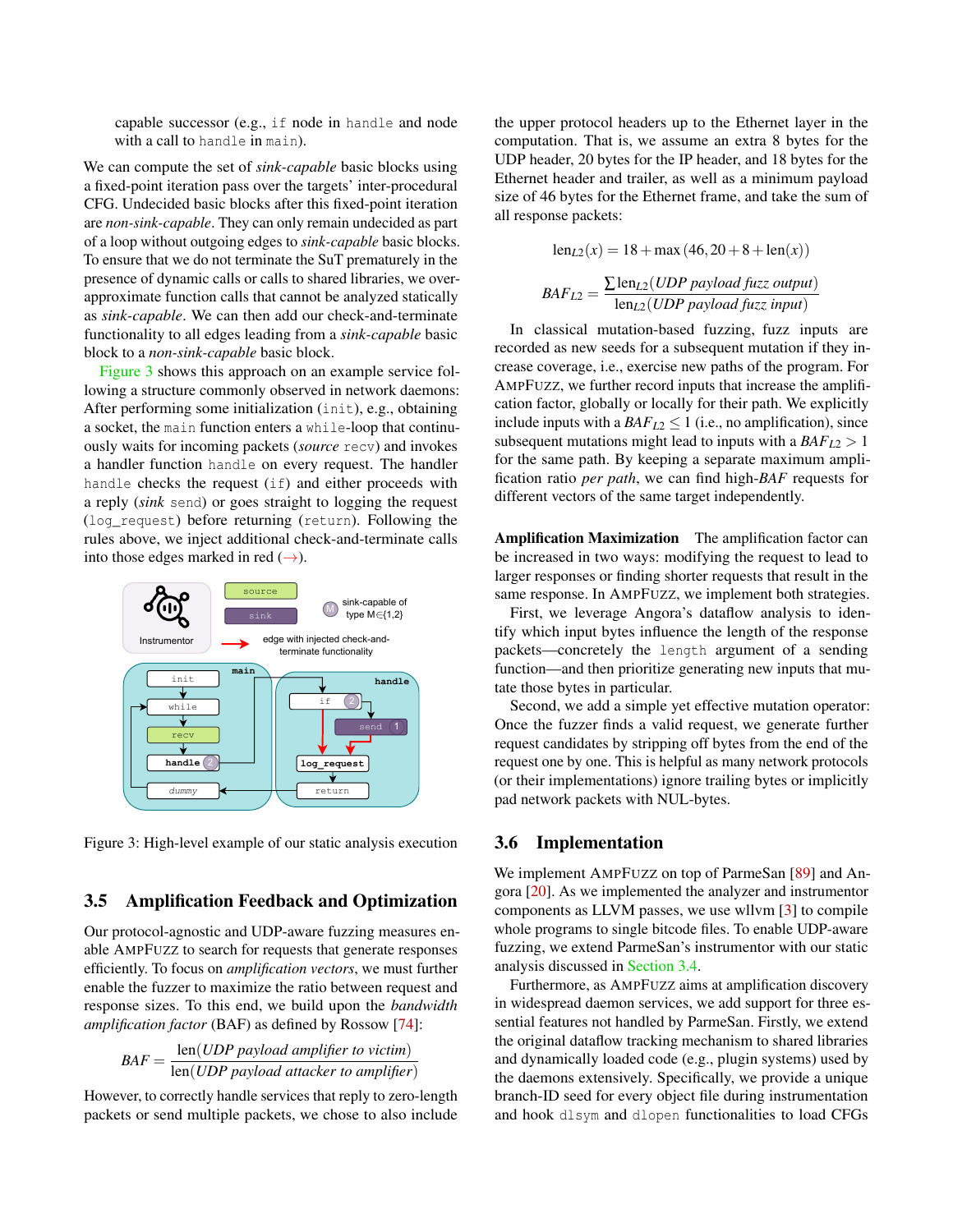for libraries dynamically. As a result, AMPFUZZ can track input dependencies even for branch checks inside libraries, ultimately discovering amplifications at speed in cases where the original approach had to resort to randomized input generation. Secondly, we add handling of fork by always following the child. This works for several cases in our evaluation, supporting our assumption that fork is often used to spawn request handlers. Lastly, we implement a wrapper library for inetd services such as in.tftpd, as these expect to find the UDP socket as their stdin and stdout.

## <span id="page-5-2"></span>4 Evaluation

We evaluate AMPFUZZ in various settings to show its efficacy in finding amplification attack vectors in general and the benefits of our approaches to UDP awareness and amplification maximization. In particular, we seek to answer the following research questions:

# 4.1 Research Questions

- RQ1 Can AMPFUZZ successfully find amplification attack vectors with no a priori information about the target service? To this end, we run AMPFUZZ on a set of targets, including known-vulnerable services.
- RQ2 Does UDP-aware fuzzing help to find vulnerabilities faster than with the de-facto standard use of static timeouts? Here we compare the time it takes AMPFUZZ to find the first amplification vector between a UDP-aware configuration and multiple static timeout values.
- RQ3 Do our approaches to amplification maximization yield higher amplification factors than purely coverage guided network fuzzing? For this, we compare the maximum *BAFL*<sup>2</sup> achieved by AMPFUZZ with and without amplification maximization enabled.

## <span id="page-5-1"></span>4.2 Fuzz Target Selection and On-Boarding

To find suitable targets, namely UDP-based network services, we leveraged the SELinux reference policy [\[2\]](#page-13-13). We search for programs requesting permission to open and handle UDP ports (SELinux labels corenet\_udp\_\*), which we then crossreferenced with the Debian package database [\[1\]](#page-13-14). Filtering for packages that we could successfully rebuild using Clang—a technical requirement for our LLVM-based instrumentation left us with 71 candidate services over 61 packages. From these, we selected 20 services (18 packages), shown in [Ta](#page-17-4)[ble 3,](#page-17-4) [Appendix A,](#page-17-5) including several with previously reported amplification vulnerabilities (e.g., NTP version, memcached stats, and (x)inetd CharGen). While we were unable to successfully instrument the popular DNS implementations bind and dnsmasq, we included knotd and stubby instead.

For each target, we manually determined the minimal required command-line arguments and configuration files. We verified that they opened a listening UDP socket and can run inside an unprivileged Docker container. Some programs provide different services on multiple ports. Our final selection comprises 28 targets.

# 4.3 Experimental Setup

We fuzzed each target inside a target-specific docker image built on top of the official debian:bullseye base image<sup>[2](#page-5-0)</sup>. For each run, the fuzzer was provided only the single byte seed "a". For UDP-aware runs, the fallback timeout was set to 500ms for both begin and end of request processing. To reduce noise in the results through randomness [\[43\]](#page-15-9), fuzzing campaigns were repeated 5 times per target and setup. We performed all experiments on a server with 2 Intel® Xeon® Gold 6230N processors and 512 GB of RAM.

# 4.4 (RQ1) Efficacy of Fuzzing for Amplification Vulnerabilities

To assess the efficacy of finding amplification vectors through fuzzing, we ran AMPFUZZ on each target for 24 hours. The results are shown in [Table 2.](#page-6-0) For each target for which at least one request-response pair could be found, we report maximum Ethernet bandwidth amplification factor (max(*BAFL*2)) and the "naive" UDP payload amplification factor (max(*BAFL*7)) for comparison, *best* lists the maximum value over all 5 runs, while *mean* and *std* denote the mean and standard deviation.

Overall, we find that AMPFUZZ is able to discover *true* amplification  $(BAF<sub>L2</sub> > 1)$  in 13 and reflection vulnerabilities  $(BAF<sub>L2</sub> = 1)$  in 6 of the 28 tested targets.

Protocols with known amplification vectors Our dataset contains 12 targets implementing protocols for which amplification vulnerabilities have previously been found through manual analysis, namely CharGen (19), DNS (53), TFTP (69), SSDP (1900), and memcached (11211). On these, AMPFUZZ manages to find 7 amplifications and 3 reflections. We investigated the cases in which AMPFUZZ fails to find expected amplifications: For chronyd, no NTP-based amplification can be found as chrony deliberately lacks support for NTP mode 6 control messages and mode 7 extensions. Likewise, minissdpd does not respond to M-SEARCH requests in the given configuration and is hence invulnerable to the known SSDP amplification vector. The CharGen implementation of openbsd-inetd inetd cannot be triggered in our evaluation setup, as openbsd-inetd ignores requests to the loopback interface. After manually removing this check from the openbsdinetd source code AMPFUZZ succeeds in finding the expected amplification. Lastly, the known DNS amplification vector

<span id="page-5-0"></span><sup>2</sup>Digest 6f4986d78878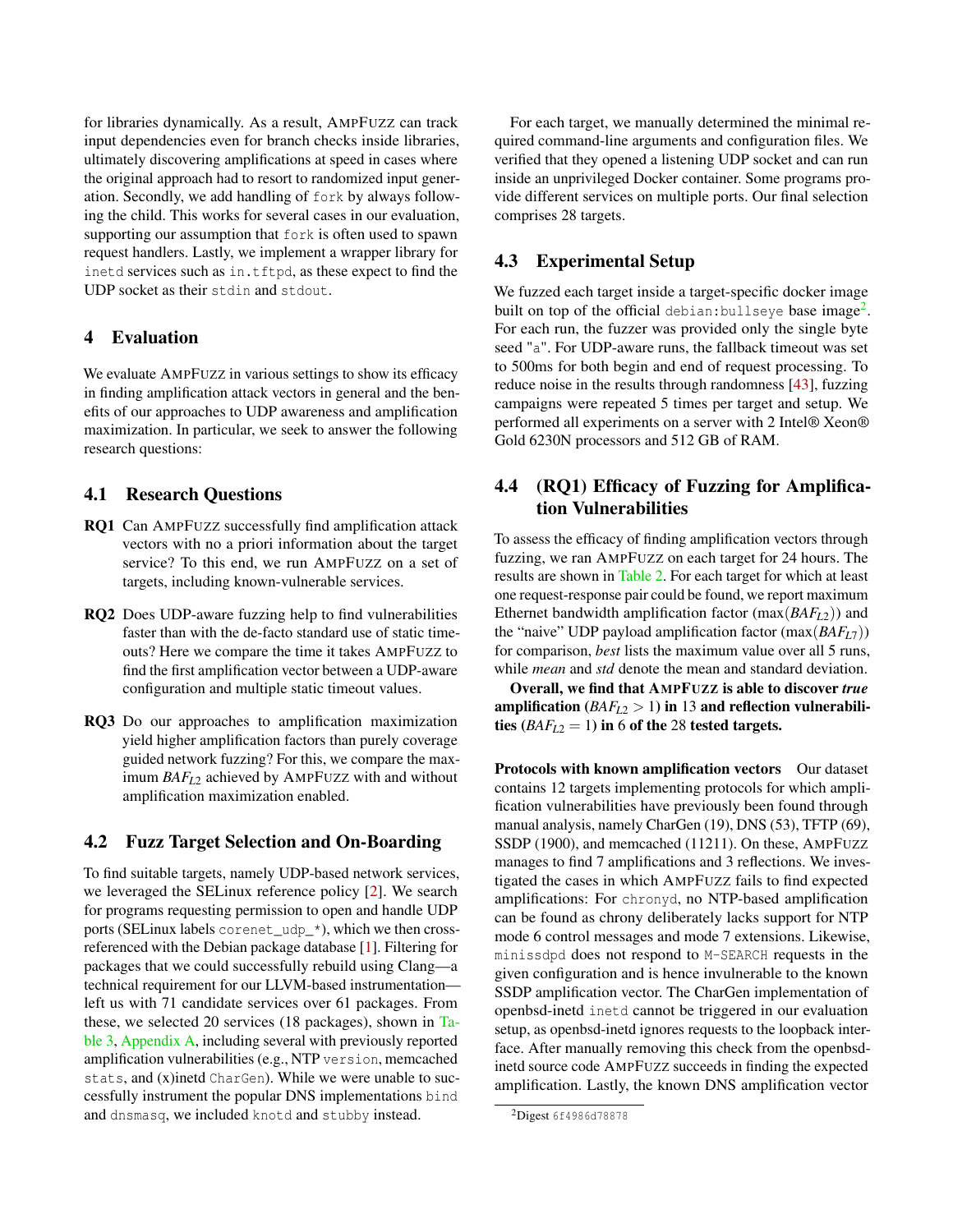| target                         | port  | # paths                                  | # requests                                           | # amps                                      | max(BAF <sub>L2</sub> )            | max(BAF <sub>L7</sub> )                                 |
|--------------------------------|-------|------------------------------------------|------------------------------------------------------|---------------------------------------------|------------------------------------|---------------------------------------------------------|
|                                |       | $mean$ $\pm$ std<br>best                 | $mean$ $\pm$ std<br>best                             | $mean$ ±std<br>best                         | $mean$ $\pm$ std<br>best           | $mean$ $\pm$ std<br>best                                |
| (atftpd) atftpd                | 69    | $7819.0$<br>$\pm 3479.7$<br>11582        | $^{70.6}_{\pm 15.1}$<br>91                           | $38.0$<br>$\pm 7.2$<br>47                   | $3.27 \pm 0.44$<br>3.63            | $7.68$<br>$\pm 2.14$<br>10.00                           |
| (atftpd) in.tftpd              | 69    | $^{46.8}_{\pm 2.8}$<br>50                | $^{6.0}_{\pm0.0}$<br>6                               | $5.0 \\pm 0.0$<br>5                         | $^{1.14}_{\pm 0.0}$<br>1.14        | $^{27.0}_{\pm 0.0}$<br>27.00                            |
| (chrony) chronyd               | 123   | $^{71.8}_{\pm 25.0}$<br>106              | $^{6.2}_{\pm 1.8}$<br>8                              |                                             | $^{1.0}_{\pm 0.0}$<br>1.00         | $\substack{1.0 \\ \pm 0.0}$<br>1.00                     |
|                                | 323   | $234.0$<br>$\pm 7.7$<br>243              | $^{6.0}_{\pm 0.0}$<br>6                              |                                             | $^{1.0}_{\pm 0.0}$<br>1.00         | $^{1.0}_{\pm 0.0}$<br>1.00                              |
| (knot) knotd                   | 53    | $152.4$<br>$\pm 31.6$<br>201             | $57.8$<br>$\pm 28.8$<br>99                           |                                             | $^{1.0}_{\pm 0.0}$<br>1.00         | $^{1.0}_{\pm 0.0}$<br>1.00                              |
| (krb5-admin-server) kadmind    | 464   | $451.0$<br>$\pm 12.2$<br>469             | $^{78.0}_{\pm 10.5}$<br>92                           | $^{78.0}_{\pm 10.5}$<br>92                  | $^{2.86}_{\pm 0.09}$<br>2.91       | $\begin{array}{c} 8.02 \\ \pm 1.13 \end{array}$<br>8.75 |
| (memcached) memcached          | 11211 | $326.2$<br>$\pm 44.1$<br>370             | $\begin{array}{c} 30.0 \\ \pm 8.0 \end{array}$<br>41 | $^{14.0}_{\pm 14.1}$<br>33                  | $\frac{14.82}{\pm 16.13}$<br>32.45 | $52.96$<br>$\pm 69.48$<br>129.07                        |
| (ntp) ntpd                     | 123   | $\substack{1039.2 \\ \pm 289.5}$<br>1324 | $234.0$<br>$\pm 67.5$<br>329                         | $^{14.2}_{\pm 3.8}$<br>20                   | $7.47$<br>$\pm 0.0$<br>7.47        | $_{\pm0.0}^{36.0}$<br>36.00                             |
| (ntpsec) ntpd                  | 123   | $809.8$<br>±455.6<br>1427                | $181.8$<br>$\pm 59.4$<br>244                         | $6.0 \pm 2.8$<br>10                         | $^{7.28}_{\pm 0.0}$<br>7.28        | $32.81$<br>$\pm 4.38$<br>35.00                          |
| (openafs-fileserver) bosserver | 7007  | $853.6$<br>$\pm 209.5$<br>1054           | $^{219.6}_{\pm 57.0}$<br>259                         | $152.4$<br>$\pm 55.9$<br>212                | $^{+4.59}_{\pm0.0}$<br>4.59        | $^{9.75}_{\pm0.0}$<br>9.75                              |
| (stubby) stubby                | 53    | $^{2.0}_{\pm 0.0}$<br>$\overline{c}$     | 1.0<br>$\pm 0.0$                                     |                                             | $^{1.0}_{\pm 0.0}$<br>1.00         | $\infty$                                                |
| (talkd) in.ntalkd              | 518   | $41.4$<br>$\pm 2.2$<br>44                | $^{20.0}_{\pm1.9}$<br>22                             | $^{1.0}_{\pm 0.0}$                          | $^{1.09}_{\pm 0.0}$<br>1.09        | $^{24.0}_{\pm0.0}$<br>24.00                             |
| (talkd) in.talkd               | 517   | $41.6$<br>$\pm 2.6$<br>44                | $19.6$<br>$\pm 1.8$<br>22                            | $\substack{1.0 \\ \pm 0.0}$                 | $^{1.09}_{\pm 0.0}$<br>1.09        | $^{24.0}_{\pm 0.0}$<br>24.00                            |
| (tftpd) in.tftpd               | 69    | $\frac{980.2}{\pm 272.9}$<br>1297        | $^{23.6}_{\pm 2.7}$<br>28                            | $^{20.2}_{\pm 1.3}$<br>22                   | $^{1.14}_{\pm 0.0}$<br>1.14        | $\substack{13.5 \\ \pm 0.0}$<br>13.50                   |
| (xinetd) xinetd                | 7     | $^{3.0}_{\pm 0.0}$<br>3                  | 1.0<br>$\pm 0.0$                                     |                                             | $^{1.0}_{\pm 0.0}$<br>1.00         | $\substack{1.0 \\ \pm 0.0}$<br>1.00                     |
|                                | 13    | 6.0<br>6<br>$\pm 0.0$                    | $\substack{1.0 \\ \pm 0.0}$                          | $\substack{1.0 \\ \pm 0.0}$<br>$\mathbf{1}$ | $^{1.12}_{\pm 0.0}$<br>1.12        | $\infty$                                                |
|                                | 19    | 3.0<br>3<br>$\pm 0.0$                    | $^{1.0}_{\pm 0.0}$                                   | $^{1.0}_{\pm 0.0}$                          | $^{16.72}_{\pm 0.0}$<br>16.72      | $\infty$                                                |
|                                | 37    | $\substack{3.0 \\ \pm 0.0}$<br>3         | $\substack{1.0 \\ \pm 0.0}$                          | ٠                                           | $^{1.0}_{\pm 0.0}$<br>1.00         | $\infty$                                                |
| $(x12tpd)$ x $12tpd$           | 1701  | $83.2$<br>$\pm 59.2$<br>164              | $35.2$<br>$\pm 30.2$<br>75                           | $^{2.4}_{\pm 4.3}$<br>10                    | $2.19$<br>$\pm 1.15$<br>3.52       | $3.21$<br>$\pm 2.49$<br>5.81                            |

<span id="page-6-0"></span>Table 2: 24h Fuzzing Campaign Results, each experiment was repeated 5 times. Novel vulnerabilities are highlighted.

(implementations knotd and stubby) utilizes ANY requests for a domain with large DNS records. As such, it not only requires the resolver (i.e., the target) to be able to perform upstream queries (which we had disabled in our test setup), but also knowledge of a valid domain with active records.

Novel amplification vectors AMPFUZZ also discovers 9 previously unknown reflection and amplification vulnerabilities. Next to the trivial reflections in the legacy echo (7), daytime  $(13)$ , time  $(37)$  and talk  $(517)/n$ talk $(518)$  protocols, these also include non-trivial reflections in control protocol of chronyd (323) and amplifications in the Kerberos administration server kadmind, the OpenAFS Basic OverSeer server bosserver (see [Section 4.7\)](#page-7-0), and in the layer 2 tunneling protocol [\[83\]](#page-17-6) implementation xl2tpd.

<span id="page-6-1"></span>Estimating individual vulnerabilities To quantify the number of distinct amplification vectors per target, we not only report the number of unique program traces (*# paths*). We also count the number of distinct request handling behaviors, both overall (*# requests*) and for requests leading to amplification (*# amps*). For this, we leverage data collected by the dataflow framework during fuzzing, from which we extract the set of all request-dependent CFG edges for each input. That way, two requests that exercise different parts

of the target are counted individually, while requests whose traces differ only in the iteration count of a loop or similar are only counted as one. For example, atftpd uses a nested loop structure to tokenize and parse request options, resulting in a large number of possible execution paths. Yet, as further request handling only depends on *which* options were specified, the number of distinct request types is much lower.

Interestingly, many targets amplify traffic for multiple request types, i.e., offer multiple amplification vectors. This further highlights the need for systematic discovery of amplification vectors as simple defenses blocking only fixed request patterns may be incomplete.

We manually investigated cases where only a small number of paths were discovered during fuzzing: As we limit outgoing connections, stubby, a DNS stub resolver, always replies with SERVFAIL, irregardless of the query. For xinetd, we find that the built-in services have very low complexity, with only one or two branches during request handling. On these, AMPFUZZ thus quickly achieves full path-coverage.

# 4.5 (RQ2) Impact of UDP-aware fuzzing

To evaluate whether UDP-aware fuzzing leads to faster findings than using de-facto standard static timeouts, we performed additional experiments running AMPFUZZ on all fuzz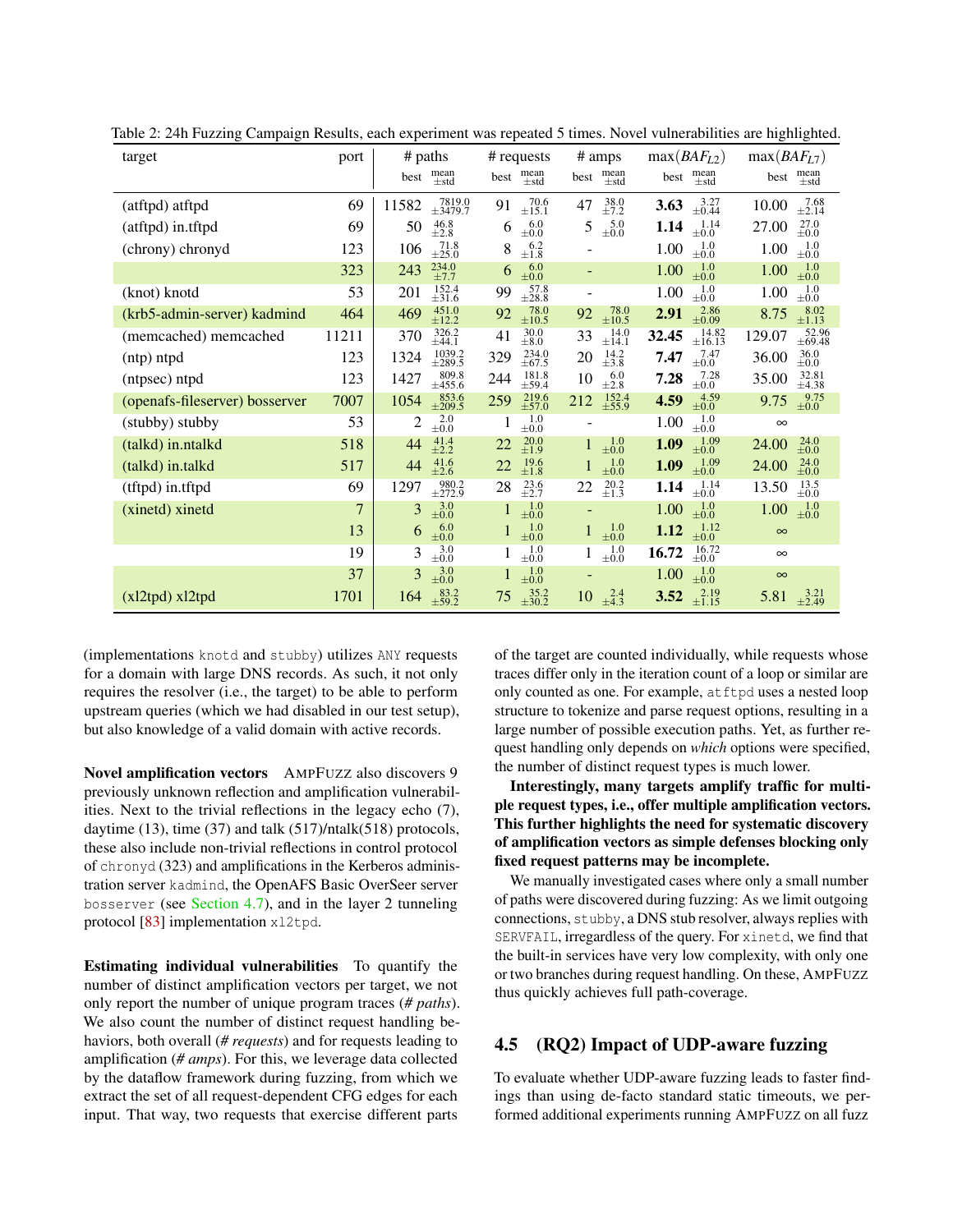

<span id="page-7-1"></span>Figure 4: Time to first response for UDP-aware fuzzing vs. static timeouts (lower is better)

targets for one hour in six different configurations: UDP aware (with a default timeout of 500ms) and static timeouts of 10, 50, 100, 500, and 1000ms.

[Figure 4](#page-7-1) shows the time until our fuzzer found the first request-response pair over the experiment repetitions. As already hypothesized in [Section 3.4,](#page-3-2) the optimal static timeout varies between services. For example, on knotd a static timeout of 50ms shows the best performance while the same timeout fails to find any responses on xinetd. On the other hand, while the fuzzer found request-response pair successfully with a large timeout of 1000ms, it slows down fuzzing by multiple orders of magnitude. In contrast, in almost all cases, UDP-aware fuzzing performs as well as or better than the best performing static timeout.

We manually analyzed the two exceptions to this, knot and memcached. In both cases, our approach to detect the end of request processing fails to entirely terminate the target due to other active background threads (e.g., for garbage collection in the case of memcached).

## 4.6 (RQ3) Amplification Maximization

Lastly, we performed additional experiments to measure the impact of our amplification maximization efforts as described in [Section 3.5.](#page-4-1) For this, we ran AMPFUZZ on all fuzz targets in two configurations, once with and once without amplification maximization, and measured the maximum Ethernet amplification factor that was found after one hour, the results of which are shown in [Figure 5.](#page-8-0)

Surprisingly, it appears that purely coverage-based guid-

ance is already sufficient for some targets to find maximal amplification requests, since new request *types* also lead to new coverage. Further, by foregoing amplification maximization, more time can be spent on exploring new coverage. Yet, in almost all cases, amplification maximization allowed AMP-FUZZ to find an equally large or larger maximum amplification factor after one hour. This holds true in particular for memcached and bosserver, where the *BAF* can be increased by reducing the request size *without* providing new coverage. Thus, allocating some time-budget to amplificationmaximizing queries provides a net benefit overall.

### <span id="page-7-0"></span>4.7 Case Study: openafs **bosserver**

AMPFUZZ identifies a new amplification vector in the Basic OverSeer (BOS) Server of the OpenAFS distributed filesystem. This server is responsible for monitoring other processes of the AFS filesystem and offers a UDP interface on port 7007. The protocol employed by the BOS server uses packets with a fixed-size 28-byte header followed by a variable-length payload (shown in [Listing 1\)](#page-8-1).

Packets of type RX\_PACKET\_TYPE\_DEBUG and with the RX\_CLIENT\_INITIATED flag set can be used to query for debugging packets. Setting payload type RX\_DEBUGI\_RXSTATS further specifies a communication statistics query, which produces a 312 bytes response.

AMPFUZZ can find all of these constraints through its dataflow-assisted fuzzing. Furthermore, our added mutation operator, which shortens the request, allows AMP-FUZZ to generate requests that omit the last four bytes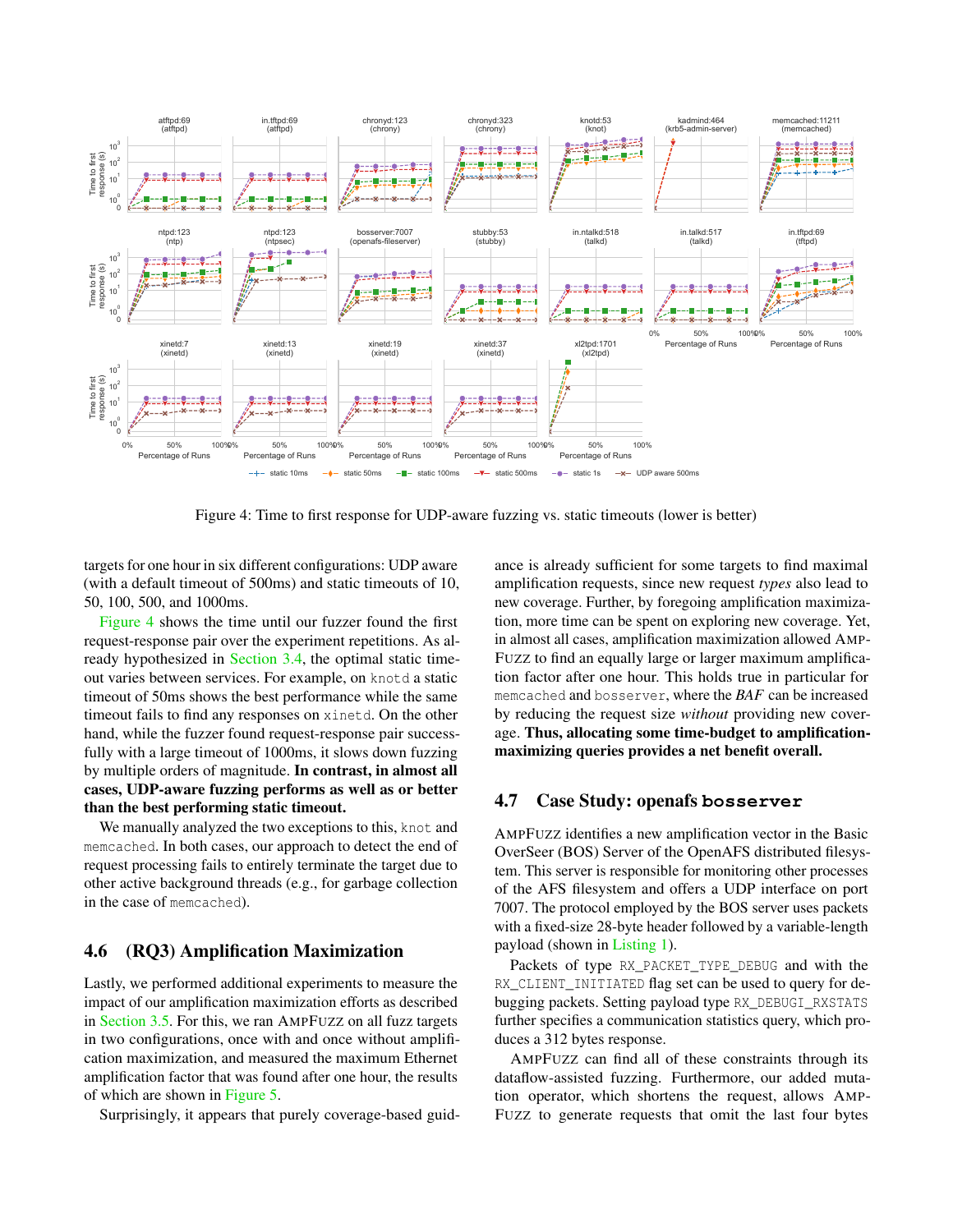

<span id="page-8-0"></span>Figure 5: Cumulative distribution of maximum amplification factors over all test runs (higher is better)

```
struct rx header \{ // HEADER
        afs_uint32 epoch;
        afs_uint32 cid;
        afs_uint32 callNumber;
        afs_uint32 \text{ seq};afs_uint32 serial;
        u_char type;
        u_char flags;
        u_char userStatus;
        u_char securityIndex;
        u_short serviceId;
        u_short spare;
} ;
struct rx_debugIn { // DEBUG PAYLOAD
        afs_1nt32 type;afs_int32 index;
} ;
```


(rx\_debugIn.index), as they are irrelevant in that case. The shortest request payload is thus only  $28 + 4 = 32$  bytes in size. This results in a UDP payload BAF of 9.75 (*BAFL*<sup>2</sup> 4.59), which is higher than the amplification potential of other, widely-abused protocols such as SNMP or NetBios [\[74\]](#page-16-0).

After contacting the maintainers of OpenAFS about our newly found amplification vector they promptly confirmed our findings. Interestingly, they informed us that this particular amplification vulnerability found by AMPFUZZ not only affects the BOS Server but all OpenAFS services sharing the same underlying RX RPC mechanism [\[88\]](#page-17-7).

To estimate the number of vulnerable services, we performed an Internet-wide scan for UDP port 7007, which the BOS Server uses. Our scan revealed just shy of 1k vulnerable OpenAFS BOS Server instances. However, the OpenAFS maintainers had mentioned that BOS Server instances usually run behind a firewall since they require no external communication. Unfortunately, such firewalling is not possible

for some other OpenAFS services. Indeed, further scans, including port numbers of other affected OpenAFS services (7000-7003, 7005), indicate a total of around 16k vulnerable OpenAFS devices in IPv4, more than enough to launch severe attacks.

# 4.8 Case Study: Honeypot Synthesis

On the defensive side, amplification honeypots have proven as an invaluable tool. By mimicking the behavior of vulnerable systems, they hope that attackers discover and abuse them as reflectors. As such, they not only allow monitoring and studying attacks in real-time [\[44,](#page-15-4) [82\]](#page-16-2), but also form the basis of several traceback mechanisms [\[31,](#page-14-8) [46](#page-15-10)[–48\]](#page-15-11).

However, creating such honeypot systems demands substantial manual effort. Since running full implementations of the vulnerable services would introduce prohibitive overhead, lightweight replica implementations of their request-response behavior are required. For every amplification vector, analysts thus need to determine which requests the honeypot should respond to and how to compute the response. In this section, we thus present an automated honeypot synthesis approach based on AMPFUZZ.

#### 4.8.1 Honeypot Synthesis Overview

In essence, a honeypot has to *check* incoming requests against a set of known patterns, and, if a match is found, *output* a corresponding response. The honeypot synthesis problem can thus be reduced to providing indicator check functions and corresponding output functions. Since AMPFUZZ provides us with a list of request-response pairs, the core idea of our honeypot synthesis is to use symbolic execution to capture path constraints on the request and an abstract symbolic expression of the generated response, from which we can generate these functions.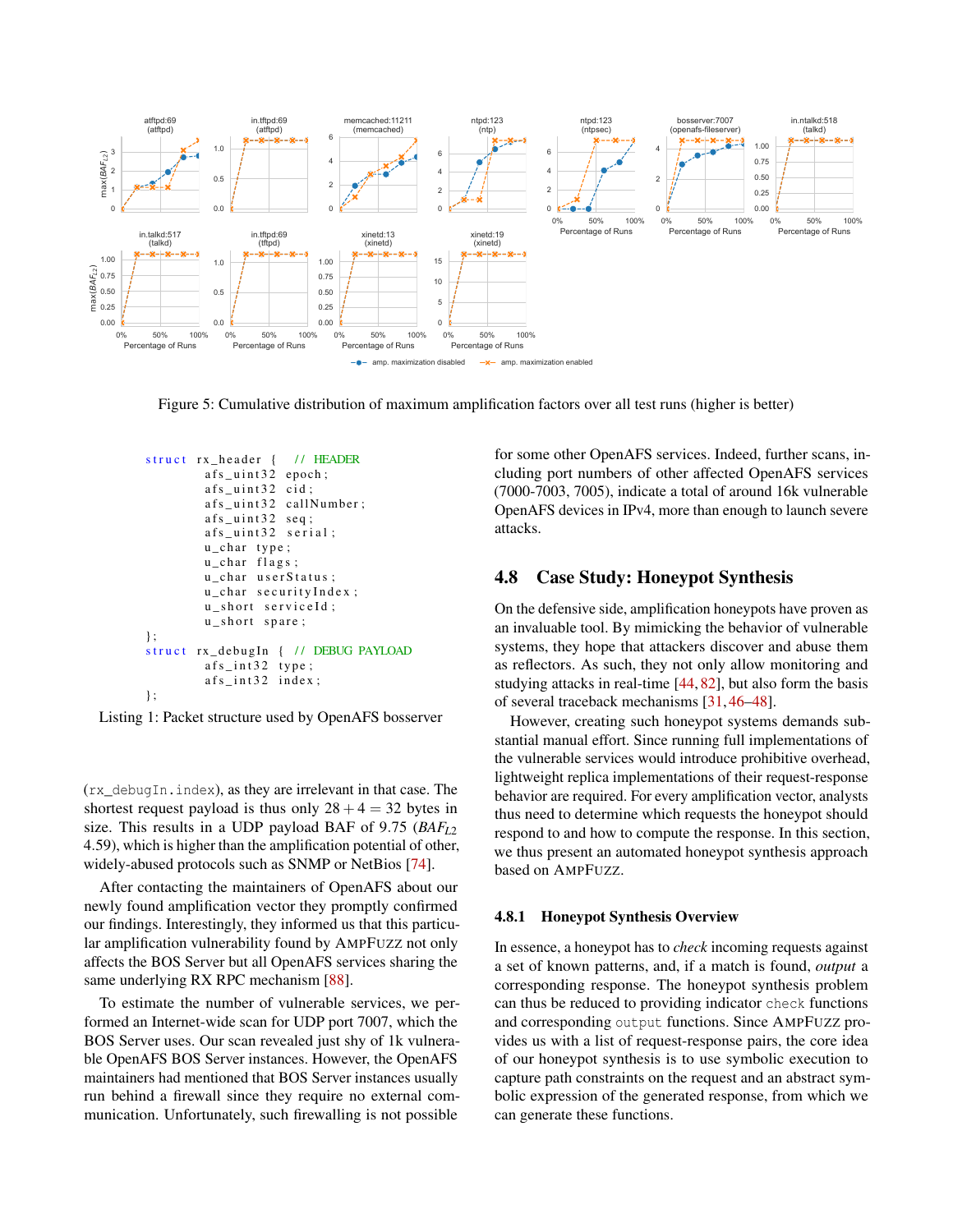

<span id="page-9-0"></span>Figure 6: Honeypot code example for OpenAFS bosserver

Symbolic Execution To collect path constraints and output expressions, we leverage the state-of-the-art LLVM symbolic execution framework SymCC [\[71\]](#page-16-8), which can be nicely integrated with AMPFUZZ, as both rely on LLVM IR for instrumentation. We extend SymCC by providing symbolic wrappers for receiving and sending network functions. We generate new symbolic bytes for every byte read from the correct UDP socket for receiving functions. This allows SymCC to treat network requests as symbolic inputs. For sending functions, we record all collected path constraints and the symbolic expression for every response byte. At this point, the path constraints capture precisely which conditions the request has to fulfill for the current response to be sent, while the output expressions capture how the individual bytes of the response are computed. Hence, to generate constraints and expressions for a specific amplification vector, we only need to replay the amplification request found by AMPFUZZ against the SymCC-instrumented version of the target service.

Code Synthesis As a result of the previous step, we obtain an SMT-LIB [\[12\]](#page-13-15) model with a set of assertions describing how to validate the amplification input and a list of expressions, one for each byte of the corresponding reply. To build a lightweight honeypot that does not rely on expensive SMT solvers to evaluate these, we instead generate Python code equivalent to the model. To this end, we convert all model expressions into a single-static-assignment form by performing a post-order traversal of the expressions' ASTs. During traversal, operators and constants are replaced by their Python counterparts and additional code to ensure the correct bitwidth, while a cache ensures that equivalent subtrees are converted only once.

[Figure 6](#page-9-0) shows an example of the honeypot code generation for the newly found amplification vulnerability in OpenAFS' bosserver, with parts of the model on the left and their corresponding honeypot code on the right. Lines 10- 21 demonstrate an example of a request filtering constraint, which includes bitvector concatenation and bitvector arithmetic operations; its corresponding honeypot check code is shown in lines 7-11. In case the check is successful, a corresponding output function is called. Replies are synthesized using the message bytes description we got from the symbolic execution. In the example of bosserver, line 26 of the model tells us that the output's first 20 bytes should be the same as the first 20 input bytes. However, byte 21 should be modified, as shown in line 27. In particular, the output byte is computed as the 7 highest-order bits of the 21st input byte with an appended zero bit. Our generated honeypot code translates this to a sequence of shifts and bitwise operations, resulting in the expression given in line 19. Lastly, the output function returns the generated reply as a sequence of bytes, which are then sent as a UDP packet to the originator of the request by our synthesized honeypot.

#### 4.8.2 Synthesized Honeypot Evaluation

As a small-scale evaluation, we synthesized a honeypot for all vulnerabilities and reflections discovered by AMPFUZZ. To ensure that our synthesized honeypot works as intended, we compared its responses to those of the original services. In all cases, the honeypot generated a response when the original service did. While responses between the two were indistinguishable in many cases on a byte-level, we also observed variance in others. This is expected for services that include, e.g., random session identifiers in their responses but can also appear as an artifact of concretization. Such concretization can occur whenever non-SymCC-instrumented code such as external libraries affects the current execution path. Still, automatically synthesized honeypots can be deployed quickly to monitor the exploitation of new amplification vulnerabilities.

# 4.9 Comparison with AmpMap [\[59\]](#page-15-2)

In a recent study, Moon et al. [\[59\]](#page-15-2) show how to estimate the global "amplification risk" posed by amplification vulnerabilities. For this, they develop AmpMap, a tool that probes public Internet servers for amplification vulnerabilities in 6 UDPbased protocols. As AmpMap generates requests for these protocols based on protocol descriptions, it can be seen as an instance of grammar-based blackbox fuzzing. We, therefore, compare its approach and findings to that of AMPFUZZ.

Instrumentation and Configuration In contrast to AMP-FUZZ, AmpMap does not require to instrument target services, which in turn enables probing real-world systems that may have multiple configurations.

Grammar-based Fuzzing By deriving inputs from a formal specification, grammar-based fuzzing promises to generate *valid* inputs only, thus allowing a fuzzer to spend more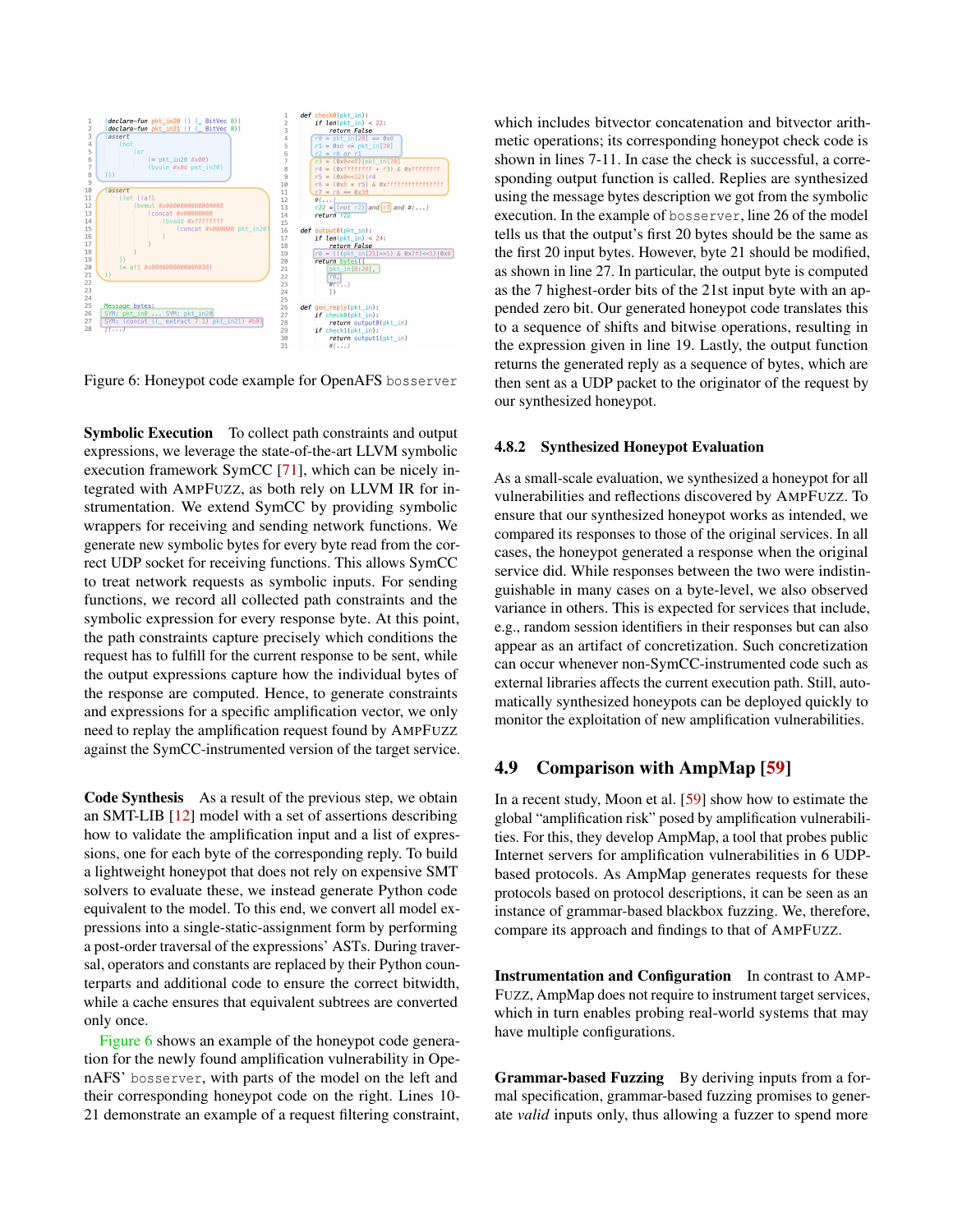time testing meaningful inputs rather than fighting input syntax. While many networking protocols are specified (at least in a human-readable form) in RFCs, this is not always true. One example is the control message protocol used by chrony (323), which is only specified in the source code of chrony itself. While AMPFUZZ found a reflection vulnerability for this protocol, AmpMap cannot generate any requests for this target without a protocol specification. In other cases, protocols allow for custom extensions. For example, NTP monlist [\[6\]](#page-13-11) is a private mode 7 extension by (ntp) ntpd. The only reason AmpMap can still identify servers vulnerable to monlist is that it leverages scapy  $[13]$  for request generation, which includes a model of these extensions based on a review of the ntpd source code.

Interestingly, in some cases, AmpMap *fails* to find amplification vulnerabilities even when a protocol specification is available. This is the case for NTP read variables, the most severe NTP mode 6 vulnerability. Specifically, mode 6 control messages consist of a fixed-size header and a variable length data field. For the read variables command, (ntp) ntpd requires that the 16-bit header fields offset and assocID fields are set to 0, that the 16-bit header field count corresponds to the length of the data field, and that the request is padded to a multiple of 4 bytes. However, AmpMap's grammar does not take into account the specified link between count and the data field, and further always adds a fixed data field of 5 bytes, which violates the padding constraint. Yet, even with a fixed empty data and a constant count of 0, the random black-box approach of AmpMap only generates valid read variables requests with a chance of  $1:2^{32}$ .

Lastly, there are instances where a request's amplification factor can be increased by *violating* the protocol description. An instance of this is the vulnerability detailed in [Section 4.7.](#page-7-0) Here, AMPFUZZ was able to omit the last four bytes from the request, although the Rx protocol draft [\[88\]](#page-17-7) considers all parts of the debug request payload as non-optional.

Overall, we thus find that the lack of a protocol specification excludes fuzz targets, that incomplete protocol specifications miss vulnerabilities, and that vulnerabilities exist even outside of complete protocol specifications.

Expert Knowledge AmpMap further augments the underlying, generic protocol specifications with expert knowledge of concrete vulnerabilities. For example, while the DNS specification only defines how domain names need to be encoded, AmpMap restricts the choice to 10 active domain names for which DNS records exist. This ensures that all generated DNS requests will generate responses. Likewise, for SSDP, the grammar used by AmpMap is restricted to M-SEARCH requests only, for which a known vulnerability exists. Yet, providing such expert knowledge for untested protocols is a laborious task akin to analyzing the protocol by hand. In addition, any such restrictions will limit the scope of amplifications to small parts of the vulnerable programs only.

# 5 Discussion

In this section, we outline shortcomings of our evaluation and how they can be tackled, discuss the underlying assumptions made by AMPFUZZ, and describe how we adhere to the best ethical standards during our active measurements and by disclosing the vulnerabilities to vendors.

#### 5.1 Evaluation Shortcomings

LLVM IR The underlying ParmeSan fuzzer and the newly added extensions for UDP-aware fuzzing rely on LLVM IR for target instrumentation. This means that services can be fuzzed only if they can be compiled using an LLVM-based toolchain. For our evaluation, we further relied on wllvm [\[3\]](#page-13-12), thus restricting our dataset to services written in C/C++. Fortunately, this includes most network daemons on Linux. However, we noted a few special cases where services were implemented in scripting languages such as Perl or used gccspecific extensions such as inline assembly.

UDP Sockets Another limitation stems from our choice of using "real" UDP sockets for passing in- and output between the fuzzer and the SuT. This ensures that all socket-related APIs, especially those relying on socket states such as poll and select, behave as they would in real-world scenarios. However, measures have to be taken to separate SuTs from the host system and from one another, e.g., to avoid conflicts.

To this end, we used Docker containers to isolate different SuTs into their own namespaces. However, without granting additional privileges to these containers, access to some low-level system calls is restricted. We thus had to exclude some targets that, e.g., attempted to perform additional socket configuration using ioctl calls. Actual sockets also impact parallelization during fuzzing, as only one socket may be bound to the same port and address at a time.

We could potentially avoid both problems by preventing the SuT from binding "real" sockets and hooking the relevant socket API functions instead, albeit at the cost of more involved instrumentation. Additionally, fuzzing speed could also be increased by having individual SuT instances bind to different addresses in the 127.0.0.0/8 range, as long as the SuT can be configured accordingly and exclusive access to other resources is not required.

Source Addresses Related to the use of actual UDP sockets, we also noticed that some daemons ignore requests from local addresses, while others might ignore everything else. This could be solved by either manual inspection of the SuT or by extending AMPFUZZ with functionality that tries fuzzing both from local and non-local addresses.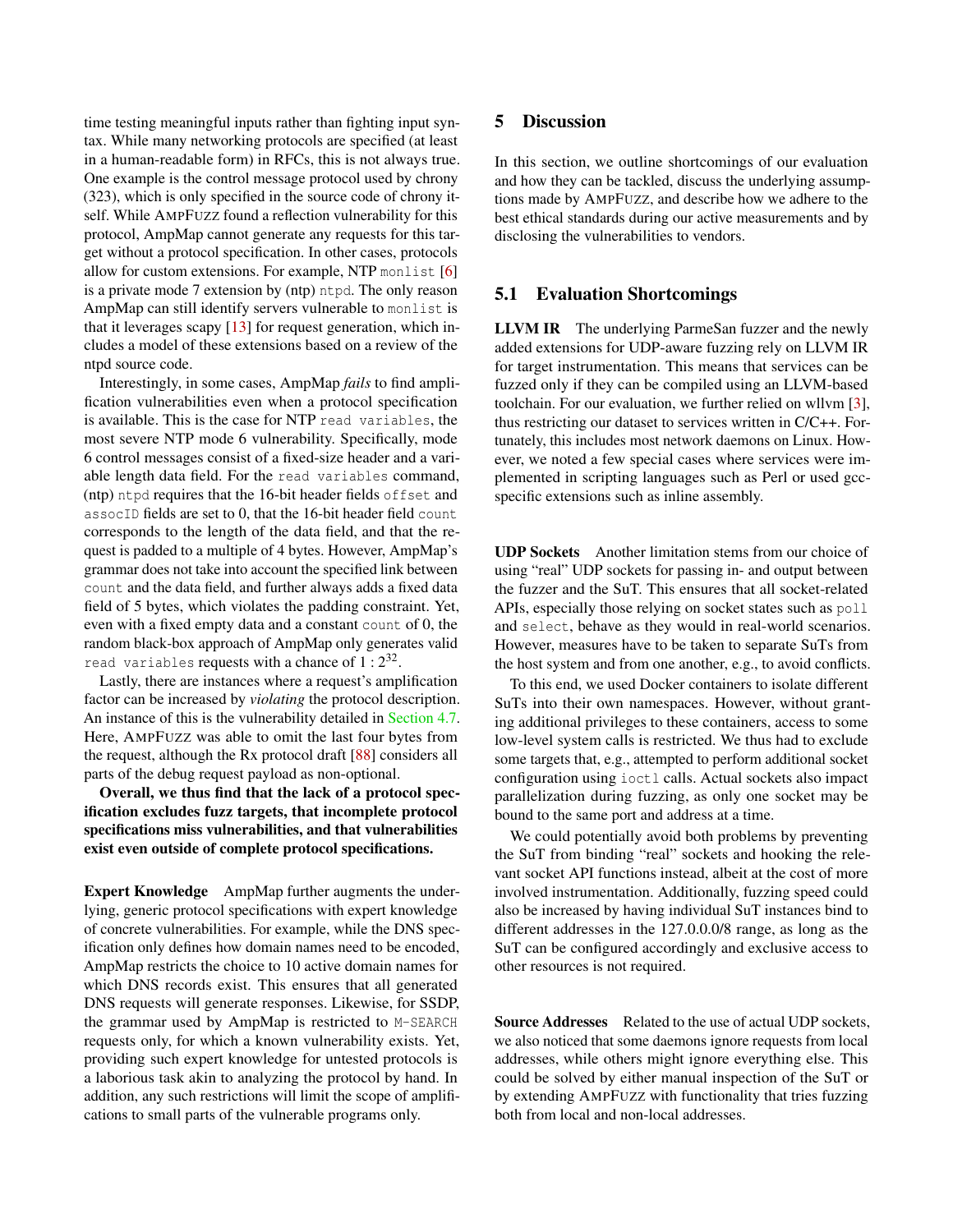# 5.2 Limitations

Single UDP Request Model Not all amplification vectors can be discovered using AMPFUZZ. In particular, AMPFUZZ assumes that requests are sent via UDP and that a single request suffices to trigger amplification. While these assumptions currently hold for the vast majority of known vulnerabilities, TCP-based amplification is possible [\[15,](#page-13-8) [51\]](#page-15-8) and attackers have reportedly used preparatory TCP requests to implant large payloads on memcached amplifiers [\[23\]](#page-14-1). As such, non-UDP and multi-request amplifications are currently out-of-scope for AMPFUZZ.

Request Complexity Other amplification vectors are not well-suited for discovery through greybox fuzzing. This includes, for example, DNS, where valid domain names can hardly be found without expert knowledge, but also LDAP [\[77\]](#page-16-9), where requests must be ASN.1 BER encoded<sup>[3](#page-11-0)</sup>. Yet, where a formal protocol specification exists, grammarbased fuzzing approaches [\[59\]](#page-15-2) can still handle the latter case.

Instrumentation AMPFUZZ assumes that targets can be readily instrumented and is hence unable to fuzz closedsource programs. However, recent advances in binary-only fuzzing [\[61\]](#page-15-12) might enable searching for amplification vectors in closed-source programs in the future.

Target Configuration As noted in [Section 4.2,](#page-5-1) AMPFUZZ requires some manual onboarding for each target to determine the target's command line arguments and configuration options. While in many cases, we can complete this process with a cursory look at the services' man page in only a few minutes, it remains a manual process. Furthermore, the amplification potential of a target can differ per configuration [\[59\]](#page-15-2). Therefore, AMPFUZZ would be best suited for large-scale deployment in an approach similar to OSS-Fuzz [\[39\]](#page-14-9), which invites software maintainers to provide their fuzzing configurations and automates everything from there.

### 5.3 Active Measurements

To assess the prevalence of vulnerable systems and hence the threat posed by amplification vulnerabilities discovered with AMPFUZZ, we performed Internet-wide scans. While conducting scans, we followed best practices [\[28\]](#page-14-10) to ensure that our experiments caused no harm. We only scanned a significant number of randomly sampled IP addresses to be able to extrapolate meaningful results, sent out only a single packet per destination, and obeyed our institute's established blocklist to exclude networks from the scan that had asked us to. Our institute's ERB approved all our active experiments. In addition, we also made sure that our probes had no ill

effects on the target systems through local experiments and source code reviews. For example, in the case of OpenAFS, we concluded that the debug packets we used had no side effects other than incrementing a statistics counter.

# 5.4 Coordinated Disclosure

Where possible, we contacted the maintainers of affected packages before submitting this paper to disclose our findings. This ensures that they have a minimum of 90 days before our findings are publicly disclosed, which aligns with the industry standard. No party asked us to redact our results before submission.

#### 6 Related Work

Amplification DDoS and (network) fuzzing have been active fields of research in the past. We now discuss how previous works from these areas relate to AMPFUZZ.

#### 6.1 Amplification DDoS

Paxson first discovered the risk of abusing third-party services as reflectors for DDoS attacks in 2001 [\[66\]](#page-16-10), showing the UDP-based reflection potential of DNS and SNMP. In 2014, Rossow extended the list of known-vulnerable UDP protocols to a total of 14 and provided a measurement of their real-world amplification factors [\[74\]](#page-16-0).

Following that, several works have further analyzed individual protocols for their amplification potential: For DNS, van Rijswijk-Deij et al. studied the impact of the then-newly introduced DNSSEC [\[84\]](#page-17-8), while MacFarland et al. analyzed how an attacker can optimize their queries to achieve larger amplification factors [\[56\]](#page-15-13). Liu et al. and Adamsky et al. both show how peer-to-peer networks can be leveraged to launch amplification attacks [\[9,](#page-13-17)[55\]](#page-15-14), including a scenario in which the attacker first uploads data to a distributed storage system and later spoofs download requests from the victim. This attack is conceptually similar to the later discovered Memcached amplification attack [\[23\]](#page-14-1). Beyond UDP reflection, Kührer et al. investigate the amplification potential of the TCP handshake itself [\[51\]](#page-15-8), Sargent et al. that of the IGMP management protocol [\[76\]](#page-16-11), while Gasser et al. warn about the threat posed by publicly reachable BACnet devices [\[35\]](#page-14-11).

Yet, all of the amplification vectors found in the works above were found exclusively through manual protocol specification review or reverse engineering. Our goal is to automatize new amplification discovery.

Knowing amplification vulnerabilities is vital for several reasons. For one, it allows for assessing the threat landscape by scanning for potential amplifiers or monitoring (malicious) scanning activities using network telescopes [\[25,](#page-14-12) [49\]](#page-15-15). Furthermore, once a vulnerability is known, steps can be taken to mitigate it. For instance, Kührer et al. [\[50\]](#page-15-3) report a reduction

<span id="page-11-0"></span> $3X.690$ , <https://www.itu.int/rec/T-REC-X.690/>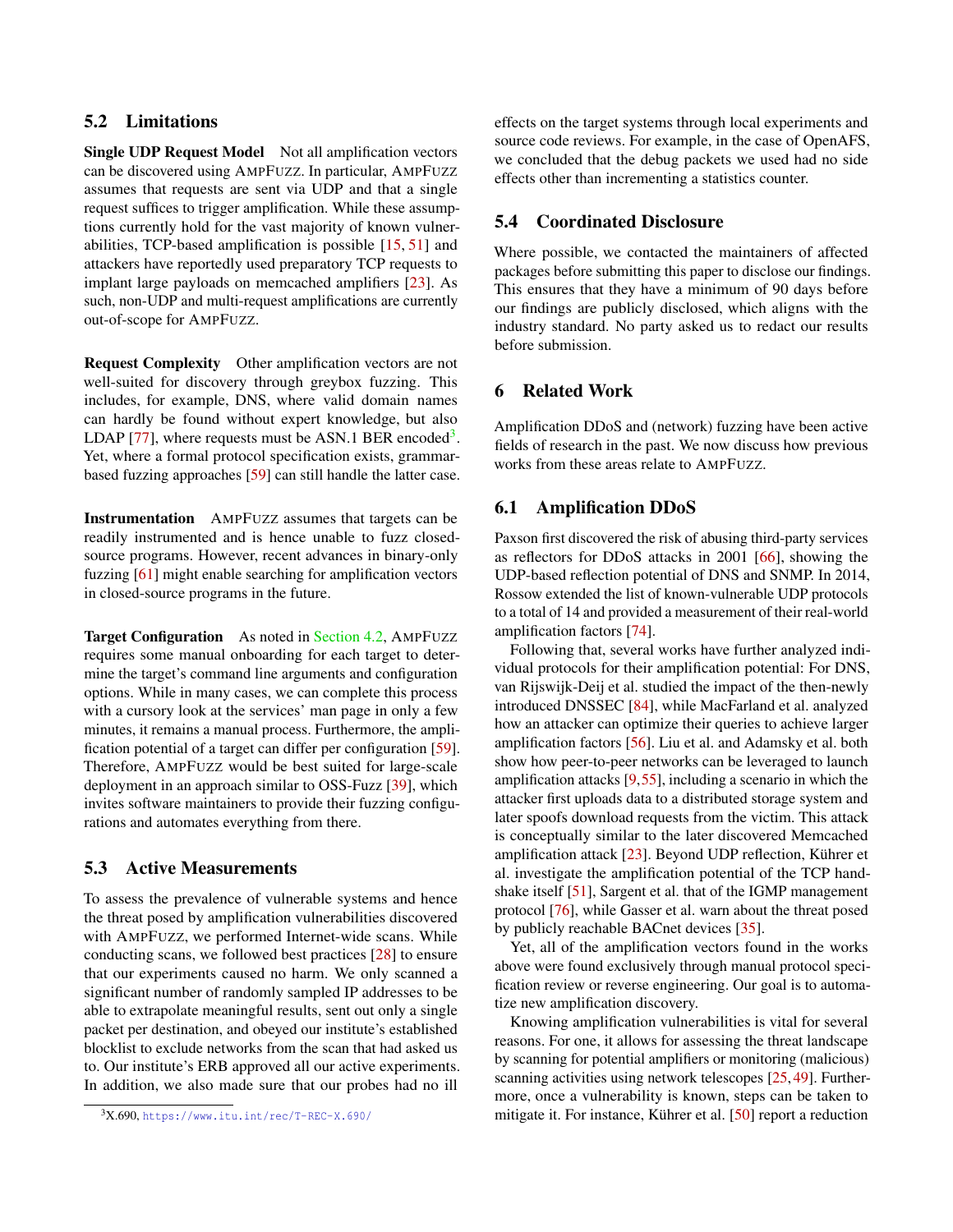of vulnerable NTP servers by 92% achieved through a coordinated disclosure in collaboration with multiple NOCs and CERTs. The later study by Li et al. [\[53\]](#page-15-16) also measures the remediation effects on other protocols. Lastly, knowledge of amplification vulnerabilities also enables passive monitoring of attacks through DDoS honeypots. As such, amplification DDoS honeypots have been proposed by Krämer et al. in 2015 [\[44\]](#page-15-4) and by Thomas et al. in 2017 [\[82\]](#page-16-2).

Honeypots have also been used to provide an additional perspective on the Denial-of-Service ecosystem, e.g., by Jonker et al. [\[41\]](#page-14-13), while another line of work attempts to provide honeypot-based traceback capabilities [\[31,](#page-14-8) [46,](#page-15-10) [47\]](#page-15-17). By providing law enforcement agencies with additional leads when investigating attacks, the latter underlines the utility of honeypot systems also outside the research community.

#### 6.2 Algorithmic Complexity DoS

Fuzzing has been successfully applied to find another class of Denial-of-Service attacks, namely through Algorithmic Complexity (AC) bugs that incur expensive resource usage when processing certain inputs. In 2017, Petsios et al. presented SlowFuzz [\[69\]](#page-16-3) based on libFuzzer [\[7\]](#page-13-18) that discovers such inputs for C programs using evolutionary fuzzing: the number of executed basic blocks is counted for each randomly generated input, and the top ones are staged for one mutation each. The same year, Lemieux et al. [\[52\]](#page-15-6) improved over SlowFuzz's results, presenting a fuzzing technique based on AFL [\[87\]](#page-17-1) which applies several mutation transformations to random inputs prioritizing those traversing the most CFG edges. Noller et al. [\[63\]](#page-16-12) further demonstrate how fuzzing can be supplemented with symbolic execution to uncover deep execution paths with high computational resource consumption. In 2020, Blair et al. [\[14\]](#page-13-19) challenged the coverage of AFL-based approaches. They presented micro-fuzzing for Java programs which allows for identifying the AC-vulnerability triggering inputs for individual functions instead of the whole program, uncovering previously unknown AC bugs.

However, AC bugs and amplification vulnerabilities form two different attack classes: While AC bugs can be used to cause logical denial-of-service attacks of the vulnerable system, amplification attacks abuse vulnerable systems as intermediaries to attack *other* systems.

### 6.3 Fuzzing Employing Symbolic Execution

While we only use symbolic execution to generate honeypots, several approaches have demonstrated that symbolic execution can also assist fuzzing. Such hybrid fuzzing approaches, popularized by Stephens et al. [\[80\]](#page-16-13), can potentially reach "deeper" code paths into the SuT by using constraint solvers to find new inputs. Yet, as symbolic execution is expensive, several approaches aim to use it sparingly. For example, Peng et. al. [\[67\]](#page-16-14) perform regular fuzzing on a simplified version

of the SuT that lacks some checks and only identify with symbolic execution the feasibility of discovered paths in the original program, while Liang et al. [\[54\]](#page-15-18) recently proposed to use it for the initial seed generation only.

## 6.4 Network Fuzzing

With the recent trend of software fuzzing, some fuzzers have been developed to target network daemons. Next to generalpurpose fuzzers that simply use network sockets as other means of providing input to the SuT [\[10,](#page-13-20)[27,](#page-14-14)[37,](#page-14-15)[40,](#page-14-16)[64\]](#page-16-15), this includes dedicated network fuzzers which generate inputs either based on previously recorded client-server interactions [\[34,](#page-14-17) [75,](#page-16-16)[81\]](#page-16-17) or from protocol descriptions [\[11,](#page-13-21)[30,](#page-14-7)[42,](#page-14-18)[68,](#page-16-18)[79\]](#page-16-19). Some further attempt to infer server-side state in order to reach code paths that require multiple messages between a client and the server [\[29,](#page-14-19) [34,](#page-14-17) [70\]](#page-16-20). Most of these only target TCP services, where terminated connections can be observed easily. The ones which allow for fuzzing UDP services either ignore replies from the server completely [\[10,](#page-13-20) [40\]](#page-14-16), or rely on timeouts [\[30,](#page-14-7) [37,](#page-14-15) [64,](#page-16-15) [68,](#page-16-18) [70,](#page-16-20) [75,](#page-16-16) [81\]](#page-16-17) or user-provided target-specific scripts [\[27\]](#page-14-14). However, as shown in [Section 4.4,](#page-6-1) UDPawareness of AMPFUZZ outperformed simple timeout-based solutions by multiple orders of magnitude. More importantly, these previous fuzzers aim to find either inputs that lead to server-side crashes or detect differences between a protocol's specification and implementation. AMPFUZZ, on the other hand, is concerned with finding amplification vulnerabilities in a greybox, yet protocol-agnostic way.

# 7 Conclusion

AMPFUZZ is the first protocol-agnostic approach to discover amplification DDoS vulnerabilities in UDP-based network services systematically. To this end, AMPFUZZ leverages the advancements in directed greybox fuzzing to discover inputs that trigger large network service responses. Moreover, AMPFUZZ augments fuzzing with UDP-awareness, i.e., the ability to distinguish different protocol states, by combining dynamic instrumentation with a static pre-processing.

Our experiments on real-life network services show that UDP-awareness significantly improves fuzzing performance. After finding candidate daemons through an SELinux reference policy analysis, we evaluated 28 daemons extracted from the Debian package repositories. In total, AMPFUZZ identified vulnerabilities in 19 network services, 13 out of which provide amplification with  $BAF_{L2} > 1$ . Next to rediscovering 7 known vulnerabilities, our principled approach revealed 9 previously unknown vulnerabilities. For the most severe of these, with a non-trivial 4.59 *BAFL*2, we further show its real-world amplification potential through an Internet-wide scan.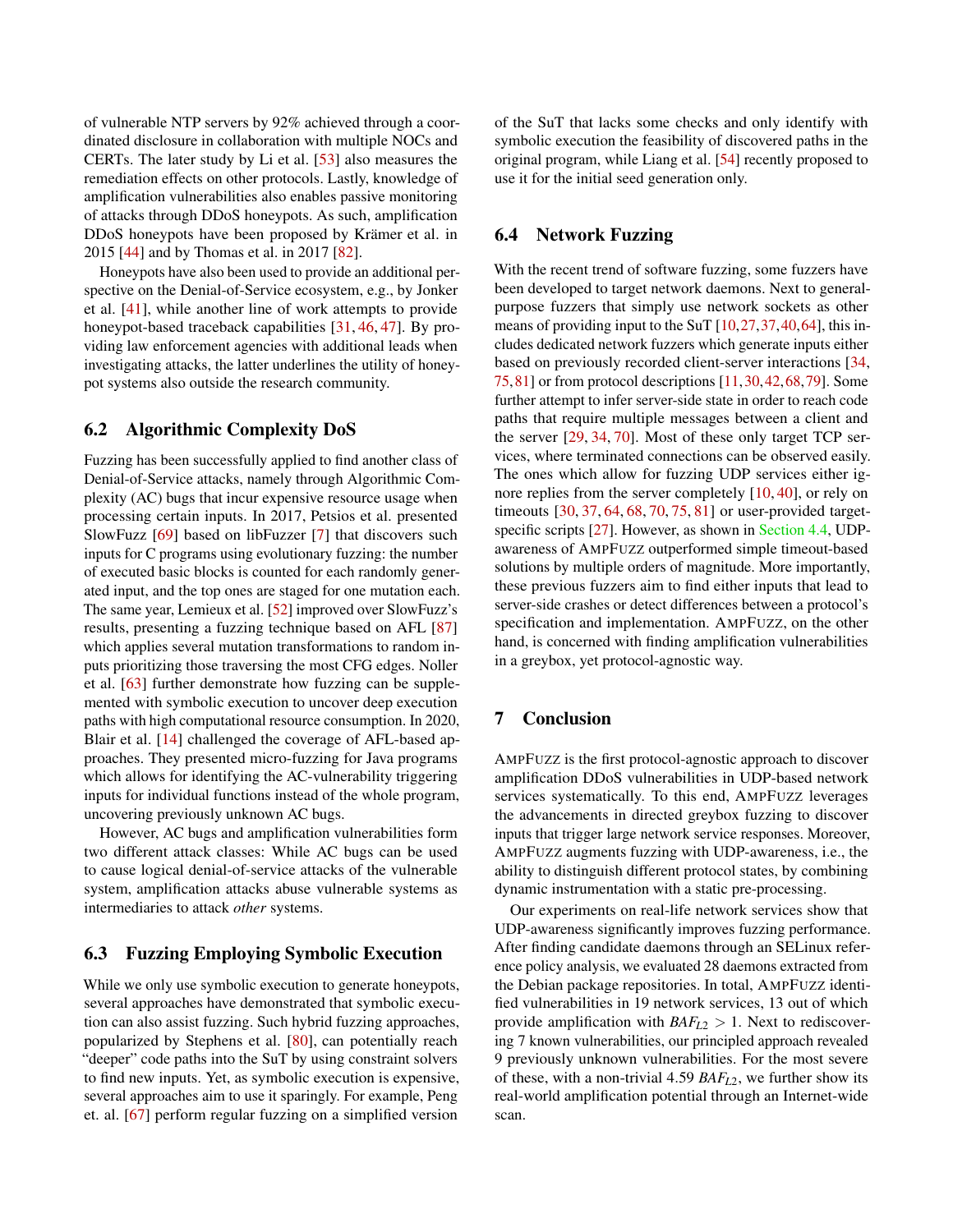### Acknowledgments

The authors sincerely thank the anonymous reviewers and their shepherd, Sang Kil Cha, for their valuable feedback and suggestions which helped to improve the paper.

### References

- <span id="page-13-14"></span>[1] Debian packages repo. [https://www.debian.org/d](https://www.debian.org/distrib/packages) [istrib/packages](https://www.debian.org/distrib/packages).
- <span id="page-13-13"></span>[2] SELinux project. [https://github.com/SELinuxPr](https://github.com/SELinuxProject) [oject](https://github.com/SELinuxProject).
- <span id="page-13-12"></span>[3] Whole program LLVM. [https://github.com/SRI-C](https://github.com/SRI-CSL/whole-program-llvm) [SL/whole-program-llvm](https://github.com/SRI-CSL/whole-program-llvm). Version 1.2.8.
- <span id="page-13-1"></span>[4] Routing Information Protocol. Technical Report 1058, June 1988.
- <span id="page-13-9"></span>[5] Network Time Protocol (Version 3) Specification, Implementation and Analysis. Technical Report 1305, March 1992.
- <span id="page-13-11"></span>[6] CVE-2013-5211. [https://cve.mitre.org/cgi-bi](https://cve.mitre.org/cgi-bin/cvename.cgi?name=cve-2013-5211) [n/cvename.cgi?name=cve-2013-5211](https://cve.mitre.org/cgi-bin/cvename.cgi?name=cve-2013-5211), 2013.
- <span id="page-13-18"></span>[7] libFuzzer – a library for coverage-guided fuzz testing. <https://llvm.org/docs/LibFuzzer.html>, 2022.
- <span id="page-13-10"></span>[8] Joe Abley, Ólafur Guðmundsson, Marek Majkowski, and Evan Hunt. Providing Minimal-Sized Responses to DNS Queries That Have QTYPE=ANY. Technical Report 8482, January 2019.
- <span id="page-13-17"></span>[9] Florian Adamsky, Syed Ali Khayam, Rudolf Jäger, and Muttukrishnan Rajarajan. P2P file-sharing in hell: Exploiting bittorrent vulnerabilities to launch distributed reflective dos attacks. In *9th USENIX Workshop on Offensive Technologies, WOOT '15, Washington, DC, USA, August 10-11, 2015*, 2015.
- <span id="page-13-20"></span>[10] Dave Aitel. SPIKE, a fuzzer creation kit. [http://www.](http://www.immunitysec.com/downloads/SPIKE2.9.tgz) [immunitysec.com/downloads/SPIKE2.9.tgz](http://www.immunitysec.com/downloads/SPIKE2.9.tgz). Last Accessed 2021-06-01.
- <span id="page-13-21"></span>[11] Greg Banks, Marco Cova, Viktoria Felmetsger, Kevin C. Almeroth, Richard A. Kemmerer, and Giovanni Vigna. SNOOZE: toward a stateful network protocol fuzzer. In *Information Security, 9th International Conference, ISC 2006, Samos Island, Greece, August 30 - September 2, 2006, Proceedings*, volume 4176 of *Lecture Notes in Computer Science*. Springer, 2006.
- <span id="page-13-15"></span>[12] Clark Barrett, Pascal Fontaine, and Cesare Tinelli. The Satisfiability Modulo Theories Library (SMT-LIB). www.SMT-LIB.org, 2016.
- <span id="page-13-16"></span>[13] Philippe Biondi. Scapy - packet crafting for python2 and python3. <https://scapy.net/>. Last Accessed 2022-02-01.
- <span id="page-13-19"></span>[14] William Blair, Andrea Mambretti, Sajjad Arshad, Michael Weissbacher, William Robertson, Engin Kirda, and Manuel Egele. Hotfuzz: Discovering algorithmic denial-of-service vulnerabilities through guided microfuzzing. In *27th Annual Network and Distributed System Security Symposium, NDSS 2020, San Diego, California, USA, February 23-26, 2020*, 2020.
- <span id="page-13-8"></span>[15] Kevin Bock, Abdulrahman Alaraj, Yair Fax, Kyle Hurley, Eric Wustrow, and Dave Levin. Weaponizing middleboxes for TCP reflected amplification. In *30th USENIX Security Symposium, USENIX Security 2021, August 11-13, 2021*, 2021.
- <span id="page-13-4"></span>[16] Marcel Böhme, Van-Thuan Pham, and Abhik Roychoudhury. Coverage-based greybox fuzzing as markov chain. In *Proceedings of the 2016 ACM SIGSAC Conference on Computer and Communications Security, Vienna, Austria, October 24-28, 2016*. ACM, 2016.
- <span id="page-13-2"></span>[17] Bill Brenner. RIPv1 reflection DDoS making a comeback. [https://blogs.akamai.com/2015/07/rip](https://blogs.akamai.com/2015/07/ripv1-reflection-ddos-making-a-comeback.html) [v1-reflection-ddos-making-a-comeback.html](https://blogs.akamai.com/2015/07/ripv1-reflection-ddos-making-a-comeback.html), 2015.
- <span id="page-13-3"></span>[18] Cristian Cadar, Daniel Dunbar, and Dawson R. Engler. KLEE: unassisted and automatic generation of highcoverage tests for complex systems programs. In *8th USENIX Symposium on Operating Systems Design and Implementation, OSDI 2008, December 8-10, 2008, San Diego, California, USA, Proceedings*. USENIX Association, 2008.
- <span id="page-13-6"></span>[19] Hongxu Chen, Yuekang Li, Bihuan Chen, Yinxing Xue, and Yang Liu. FOT: a versatile, configurable, extensible fuzzing framework. In *Proceedings of the 2018 ACM Joint Meeting on European Software Engineering Conference and Symposium on the Foundations of Software Engineering, ESEC/SIGSOFT FSE 2018, Lake Buena Vista, FL, USA, November 04-09, 2018*. ACM, 2018.
- <span id="page-13-5"></span>[20] Peng Chen and Hao Chen. Angora: Efficient Fuzzing by Principled Search. In *2018 IEEE Symposium on Security and Privacy (SP)*, San Francisco, CA, May 2018. IEEE.
- <span id="page-13-7"></span>[21] Maria Christakis, Peter Müller, and Valentin Wüstholz. Guiding dynamic symbolic execution toward unverified program executions. In *Proceedings of the 38th International Conference on Software Engineering, ICSE 2016, Austin, TX, USA, May 14-22, 2016*. ACM, 2016.
- <span id="page-13-0"></span>[22] Catalin Cimpanu. AWS said it mitigated a 2.3 Tbps DDoS attack, the largest ever. [https://www.zdne](https://www.zdnet.com/article/aws-said-it-mitigated-a-2-3-tbps-ddos-attack-the-largest-ever/)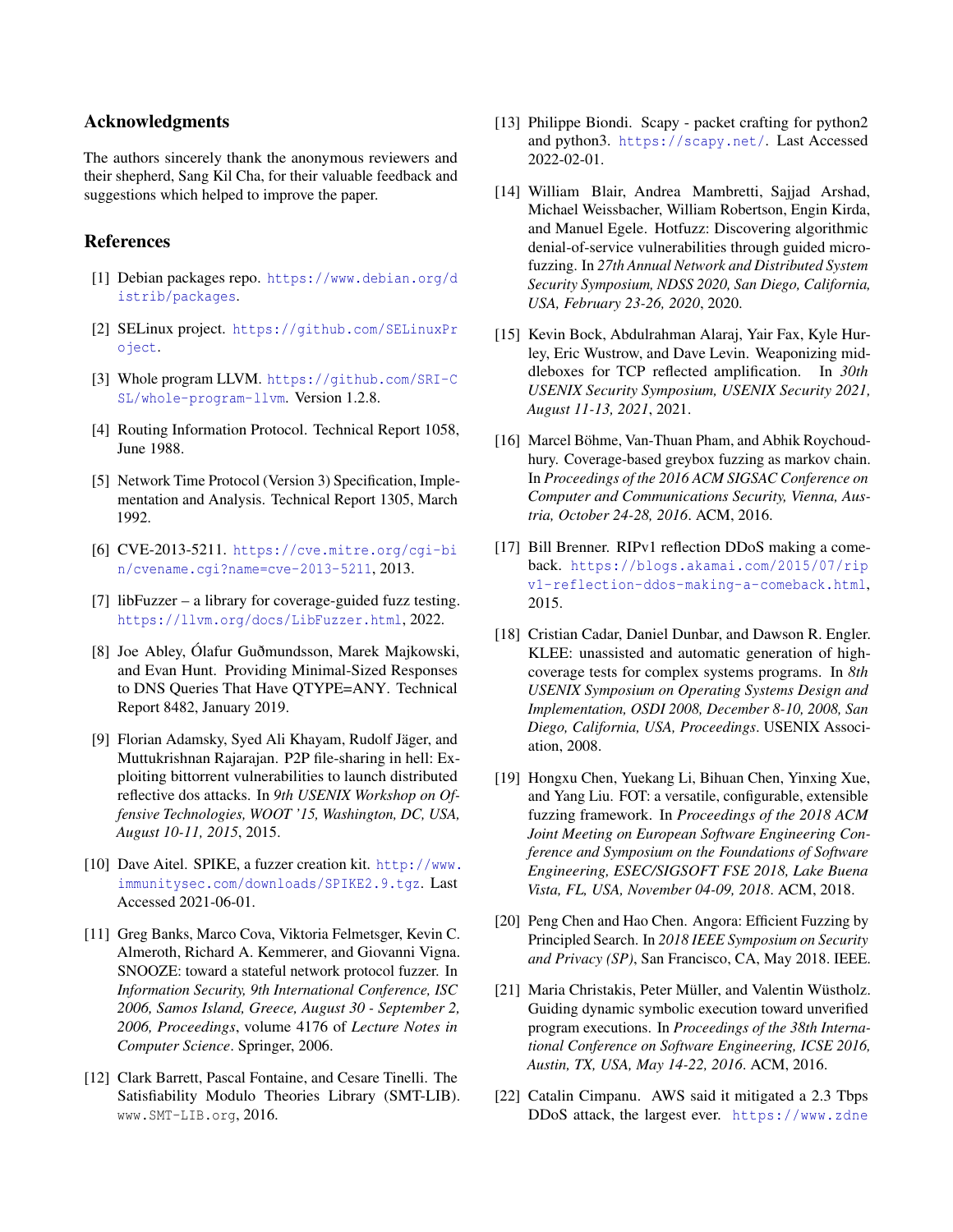[t.com/article/aws-said-it-mitigated-a-2-](https://www.zdnet.com/article/aws-said-it-mitigated-a-2-3-tbps-ddos-attack-the-largest-ever/) [3-tbps-ddos-attack-the-largest-ever/](https://www.zdnet.com/article/aws-said-it-mitigated-a-2-3-tbps-ddos-attack-the-largest-ever/). Last Accessed 2022-02-01.

- <span id="page-14-1"></span>[23] Cloudflare. Memcached DDoS attack. [https://www.](https://www.cloudflare.com/en-gb/learning/ddos/memcached-ddos-attack/) [cloudflare.com/en-gb/learning/ddos/memcach](https://www.cloudflare.com/en-gb/learning/ddos/memcached-ddos-attack/) [ed-ddos-attack/](https://www.cloudflare.com/en-gb/learning/ddos/memcached-ddos-attack/).
- <span id="page-14-6"></span>[24] Cloudflare. Rfc8482 - saying goodbye to ANY. [https:](https://blog.cloudflare.com/rfc8482-saying-goodbye-to-any/) [//blog.cloudflare.com/rfc8482-saying-goodb](https://blog.cloudflare.com/rfc8482-saying-goodbye-to-any/) [ye-to-any/](https://blog.cloudflare.com/rfc8482-saying-goodbye-to-any/), 2019.
- <span id="page-14-12"></span>[25] Jakub Czyz, Michael Kallitsis, Manaf Gharaibeh, Christos Papadopoulos, Michael Bailey, and Manish Karir. Taming the 800 pound gorilla: The rise and decline of NTP ddos attacks. In *Proceedings of the 2014 Internet Measurement Conference, IMC 2014, Vancouver, BC, Canada, November 5-7, 2014*, 2014.
- <span id="page-14-0"></span>[26] Amir Dahan. Business as usual for azure customers despite 2.4 Tbps DDoS attack. [https://azure.micr](https://azure.microsoft.com/en-us/blog/business-as-usual-for-azure-customers-despite-24-tbps-ddos-attack/) [osoft.com/en-us/blog/business-as-usual-for](https://azure.microsoft.com/en-us/blog/business-as-usual-for-azure-customers-despite-24-tbps-ddos-attack/) [-azure-customers-despite-24-tbps-ddos-atta](https://azure.microsoft.com/en-us/blog/business-as-usual-for-azure-customers-despite-24-tbps-ddos-attack/) [ck/](https://azure.microsoft.com/en-us/blog/business-as-usual-for-azure-customers-despite-24-tbps-ddos-attack/). Last Accessed 2022-02-01.
- <span id="page-14-14"></span>[27] denandz. Fuzzotron - a fuzzing harness built around ouspg's blab and radamsa. [https://github.com/den](https://github.com/denandz/fuzzotron) [andz/fuzzotron](https://github.com/denandz/fuzzotron). Last Accessed 2021-06-01.
- <span id="page-14-10"></span>[28] Zakir Durumeric, Eric Wustrow, and J. Alex Halderman. Zmap: Fast internet-wide scanning and its security applications. In *Proceedings of the 22th USENIX Security Symposium, Washington, DC, USA, August 14-16, 2013*, 2013.
- <span id="page-14-19"></span>[29] Rong Fan and Yaoyao Chang. Machine learning for black-box fuzzing of network protocols. In *Information and Communications Security - 19th International Conference, ICICS 2017, Beijing, China, December 6-8, 2017, Proceedings*, 2017.
- <span id="page-14-7"></span>[30] Paul Fiterau-Brostean, Bengt Jonsson, Robert Merget, Joeri de Ruiter, Konstantinos Sagonas, and Juraj Somorovsky. Analysis of DTLS implementations using protocol state fuzzing. In *29th USENIX Security Symposium, USENIX Security 2020, August 12-14, 2020*, 2020.
- <span id="page-14-8"></span>[31] Osvaldo L. H. M. Fonseca, Ítalo Cunha, Elverton C. Fazzion, Wagner Meira Jr., Brivaldo Junior, Ronaldo A. Ferreira, and Ethan Katz-Bassett. Tracking down sources of spoofed IP packets. In *2020 IFIP Networking Conference, Networking 2020, Paris, France, June 22-26, 2020*, 2020.
- <span id="page-14-3"></span>[32] Shuitao Gan, Chao Zhang, Xiaojun Qin, Xuwen Tu, Kang Li, Zhongyu Pei, and Zuoning Chen. Collafl: Path sensitive fuzzing. In *2018 IEEE Symposium on*

*Security and Privacy, SP 2018, Proceedings, 21-23 May 2018, San Francisco, California, USA*. IEEE Computer Society, 2018.

- <span id="page-14-4"></span>[33] Vijay Ganesh, Tim Leek, and Martin C. Rinard. Taintbased directed whitebox fuzzing. In *31st International Conference on Software Engineering, ICSE 2009, May 16-24, 2009, Vancouver, Canada, Proceedings*. IEEE, 2009.
- <span id="page-14-17"></span>[34] Hugo Gascon, Christian Wressnegger, Fabian Yamaguchi, Daniel Arp, and Konrad Rieck. Pulsar: Stateful black-box fuzzing of proprietary network protocols. In *Security and Privacy in Communication Networks - 11th International Conference, SecureComm 2015, Dallas, TX, USA, October 26-29, 2015, Revised Selected Papers*, 2015.
- <span id="page-14-11"></span>[35] Oliver Gasser, Quirin Scheitle, Benedikt Rudolph, Carl Denis, Nadja Schricker, and Georg Carle. The amplification threat posed by publiclyreachable bacnet devices. *J. Cyber Secur. Mobil.*, 6(1), 2017.
- <span id="page-14-5"></span>[36] Xi Ge, Kunal Taneja, Tao Xie, and Nikolai Tillmann. Dyta: dynamic symbolic execution guided with static verification results. In *Proceedings of the 33rd International Conference on Software Engineering, ICSE 2011, Waikiki, Honolulu , HI, USA, May 21-28, 2011*. ACM, 2011.
- <span id="page-14-15"></span>[37] GitLab. GitLab protocol fuzzer. [https://gitlab.c](https://gitlab.com/gitlab-org/security-products/protocol-fuzzer-ce) [om/gitlab-org/security-products/protocol-f](https://gitlab.com/gitlab-org/security-products/protocol-fuzzer-ce) [uzzer-ce](https://gitlab.com/gitlab-org/security-products/protocol-fuzzer-ce). Last Accessed 2021-06-01.
- <span id="page-14-2"></span>[38] Patrice Godefroid, Michael Y. Levin, and David A. Molnar. SAGE: whitebox fuzzing for security testing. *Commun. ACM*, 55(3), 2012.
- <span id="page-14-9"></span>[39] Google. Oss-fuzz. [https://google.github.io/oss](https://google.github.io/oss-fuzz/) [-fuzz/](https://google.github.io/oss-fuzz/). Last Accessed 2022-02-01.
- <span id="page-14-16"></span>[40] Dean Jerkovich. rage against the network. [https:](https://github.com/deanjerkovich/rage_fuzzer) [//github.com/deanjerkovich/rage\\_fuzzer](https://github.com/deanjerkovich/rage_fuzzer). Last Accessed 2021-06-01.
- <span id="page-14-13"></span>[41] Mattijs Jonker, Alistair King, Johannes Krupp, Christian Rossow, Anna Sperotto, and Alberto Dainotti. Millions of targets under attack: a macroscopic characterization of the dos ecosystem. In *Proceedings of the 2017 Internet Measurement Conference, IMC 2017, London, United Kingdom, November 1-3, 2017*, 2017.
- <span id="page-14-18"></span>[42] Rauli Kaksonen, Marko Laakso, and Ari Takanen. System security assessment through specification mutations and fault injection. In *Communications and Multimedia Security Issues of the New Century, Proceedings of the IFIP TC6/TC11 International Conference on Communications and Multimedia Security Issues, May 21-22,*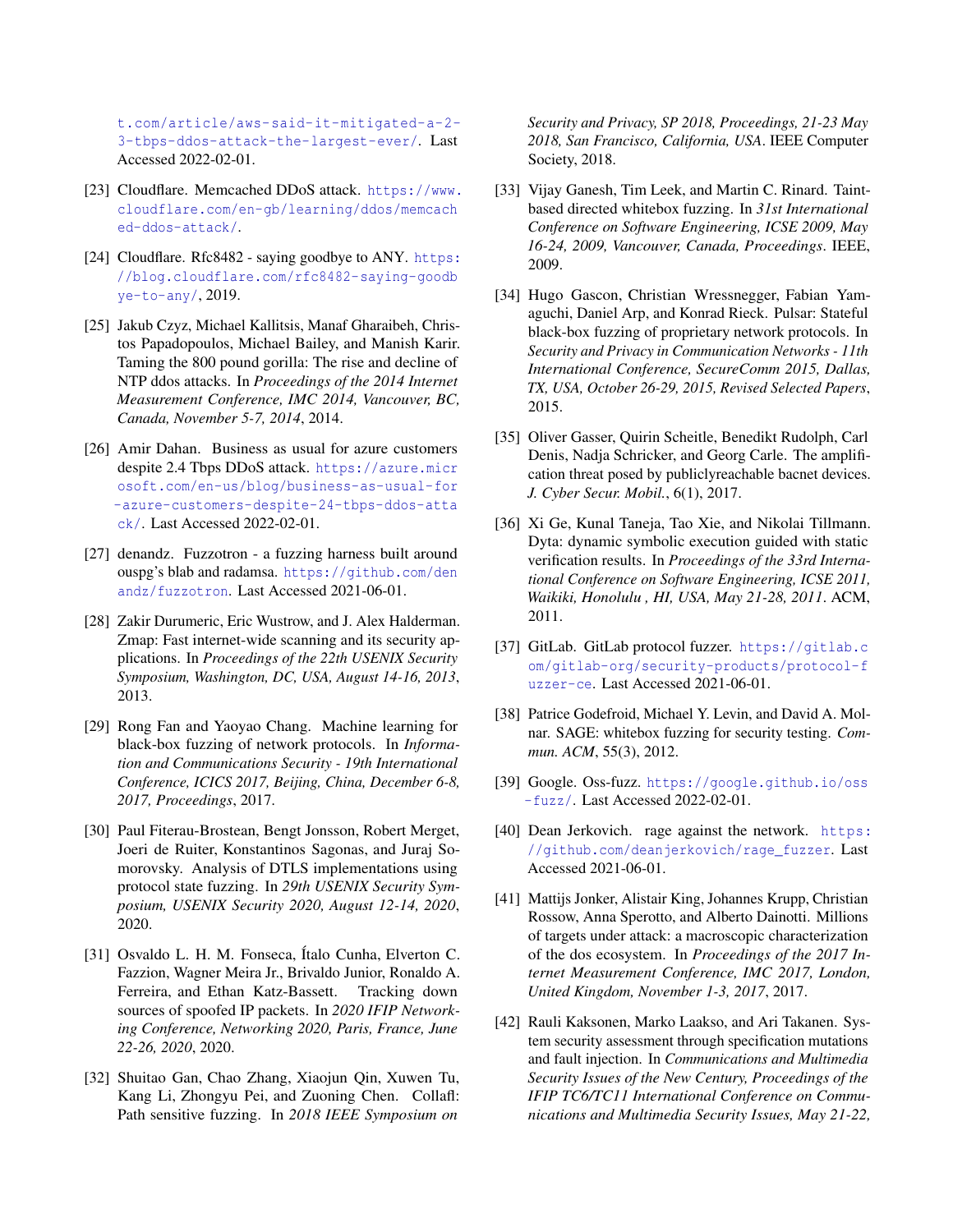*2001, Darmstadt, Germany*, volume 192 of *IFIP Conference Proceedings*. Kluwer, 2001.

- <span id="page-15-9"></span>[43] George Klees, Andrew Ruef, Benji Cooper, Shiyi Wei, and Michael Hicks. Evaluating fuzz testing. In *Proceedings of the 2018 ACM SIGSAC Conference on Computer and Communications Security, CCS 2018, Toronto, ON, Canada, October 15-19, 2018*, 2018.
- <span id="page-15-4"></span>[44] Lukas Krämer, Johannes Krupp, Daisuke Makita, Tomomi Nishizoe, Takashi Koide, Katsunari Yoshioka, and Christian Rossow. Amppot: Monitoring and defending against amplification ddos attacks. In *Research in Attacks, Intrusions, and Defenses - 18th International Symposium, RAID 2015, Kyoto, Japan, November 2-4, 2015, Proceedings*, volume 9404 of *Lecture Notes in Computer Science*. Springer, 2015.
- <span id="page-15-0"></span>[45] Brian Krebs. DDoS on dyn impacts twitter, spotify, reddit. [https://krebsonsecurity.com/2016/10/](https://krebsonsecurity.com/2016/10/ddos-on-dyn-impacts-twitter-spotify-reddit/) [ddos-on-dyn-impacts-twitter-spotify-reddit](https://krebsonsecurity.com/2016/10/ddos-on-dyn-impacts-twitter-spotify-reddit/) [/](https://krebsonsecurity.com/2016/10/ddos-on-dyn-impacts-twitter-spotify-reddit/), 2016.
- <span id="page-15-10"></span>[46] Johannes Krupp, Michael Backes, and Christian Rossow. Identifying the scan and attack infrastructures behind amplification ddos attacks. In *Proceedings of the 2016 ACM SIGSAC Conference on Computer and Communications Security, Vienna, Austria, October 24-28, 2016*, 2016.
- <span id="page-15-17"></span>[47] Johannes Krupp, Mohammad Karami, Christian Rossow, Damon McCoy, and Michael Backes. Linking amplification ddos attacks to booter services. In *Research in Attacks, Intrusions, and Defenses - 20th International Symposium, RAID 2017, Atlanta, GA, USA, September 18-20, 2017, Proceedings*, volume 10453 of *Lecture Notes in Computer Science*. Springer, 2017.
- <span id="page-15-11"></span>[48] Johannes Krupp and Christian Rossow. Bgpeek-a-boo: Active bgp-based traceback for amplification ddos attacks. In *6th IEEE European Symposium on Security and Privacy*, September 2021.
- <span id="page-15-15"></span>[49] Marc Kührer, Thomas Hupperich, Jonas Bushart, Christian Rossow, and Thorsten Holz. Going wild: Largescale classification of open DNS resolvers. In *Proceedings of the 2015 ACM Internet Measurement Conference, IMC 2015, Tokyo, Japan, October 28-30, 2015*, 2015.
- <span id="page-15-3"></span>[50] Marc Kührer, Thomas Hupperich, Christian Rossow, and Thorsten Holz. Exit from hell? reducing the impact of amplification ddos attacks. In *Proceedings of the 23rd USENIX Security Symposium, San Diego, CA, USA, August 20-22, 2014*. USENIX Association, 2014.
- <span id="page-15-8"></span>[51] Marc Kührer, Thomas Hupperich, Christian Rossow, and Thorsten Holz. Hell of a handshake: Abusing TCP for

reflective amplification ddos attacks. In *8th USENIX Workshop on Offensive Technologies, WOOT '14, San Diego, CA, USA, August 19, 2014*, 2014.

- <span id="page-15-6"></span>[52] Caroline Lemieux, Rohan Padhye, Koushik Sen, and Dawn Song. PerfFuzz: automatically generating pathological inputs. In *Proceedings of the 27th ACM SIG-SOFT International Symposium on Software Testing and Analysis*, Amsterdam Netherlands, July 2018. ACM.
- <span id="page-15-16"></span>[53] Frank Li, Zakir Durumeric, Jakub Czyz, Mohammad Karami, Michael Bailey, Damon McCoy, Stefan Savage, and Vern Paxson. You've got vulnerability: Exploring effective vulnerability notifications. In *25th USENIX Security Symposium, USENIX Security 16, Austin, TX, USA, August 10-12, 2016*, 2016.
- <span id="page-15-18"></span>[54] Jie Liang, Yu Jiang, Mingzhe Wang, Xun Jiao, Yuanliang Chen, Houbing Song, and Kim-Kwang Raymond Choo. Deepfuzzer: Accelerated deep greybox fuzzing. *IEEE Trans. Dependable Secur. Comput.*, 18(6), 2021.
- <span id="page-15-14"></span>[55] Bingshuang Liu, Jun Li, Tao Wei, Skyler Berg, Jiayi Ye, Chen Li, Chao Zhang, Jianyu Zhang, and Xinhui Han. Sf-drdos: The store-and-flood distributed reflective denial of service attack. *Comput. Commun.*, 69, 2015.
- <span id="page-15-13"></span>[56] Douglas C. MacFarland, Craig A. Shue, and Andrew J. Kalafut. The best bang for the byte: Characterizing the potential of DNS amplification attacks. *Comput. Networks*, 116, 2017.
- <span id="page-15-5"></span>[57] Valentin J. M. Manès, HyungSeok Han, Choongwoo Han, Sang Kil Cha, Manuel Egele, Edward J. Schwartz, and Maverick Woo. The art, science, and engineering of fuzzing: A survey. *IEEE Trans. Software Eng.*, 47(11), 2021.
- <span id="page-15-7"></span>[58] Phil McMinn. Search-based software test data generation: a survey. *Softw. Test. Verification Reliab.*, 14(2), 2004.
- <span id="page-15-2"></span>[59] Soo-Jin Moon, Yucheng Yin, Rahul Anand Sharma, Yifei Yuan, Jonathan M. Spring, and Vyas Sekar. Accurately measuring global risk of amplification attacks using ampmap. In *30th USENIX Security Symposium, USENIX Security 2021, August 11-13, 2021*, 2021.
- <span id="page-15-1"></span>[60] Carlos Morales. NETSCOUT arbor confirms 1.7 Tbps DDoS attack; the terabit attack era is upon us. [https:](https://www.netscout.com/blog/asert/netscout-arbor-confirms-17-tbps-ddos-attack-terabit-attack-era) [//www.netscout.com/blog/asert/netscout-arb](https://www.netscout.com/blog/asert/netscout-arbor-confirms-17-tbps-ddos-attack-terabit-attack-era) [or-confirms-17-tbps-ddos-attack-terabit-at](https://www.netscout.com/blog/asert/netscout-arbor-confirms-17-tbps-ddos-attack-terabit-attack-era) [tack-era](https://www.netscout.com/blog/asert/netscout-arbor-confirms-17-tbps-ddos-attack-terabit-attack-era). Last Accessed 2022-02-01.
- <span id="page-15-12"></span>[61] Stefan Nagy, Anh Nguyen-Tuong, Jason D. Hiser, Jack W. Davidson, and Matthew Hicks. Breaking through binaries: Compiler-quality instrumentation for better binary-only fuzzing. In *30th USENIX Security*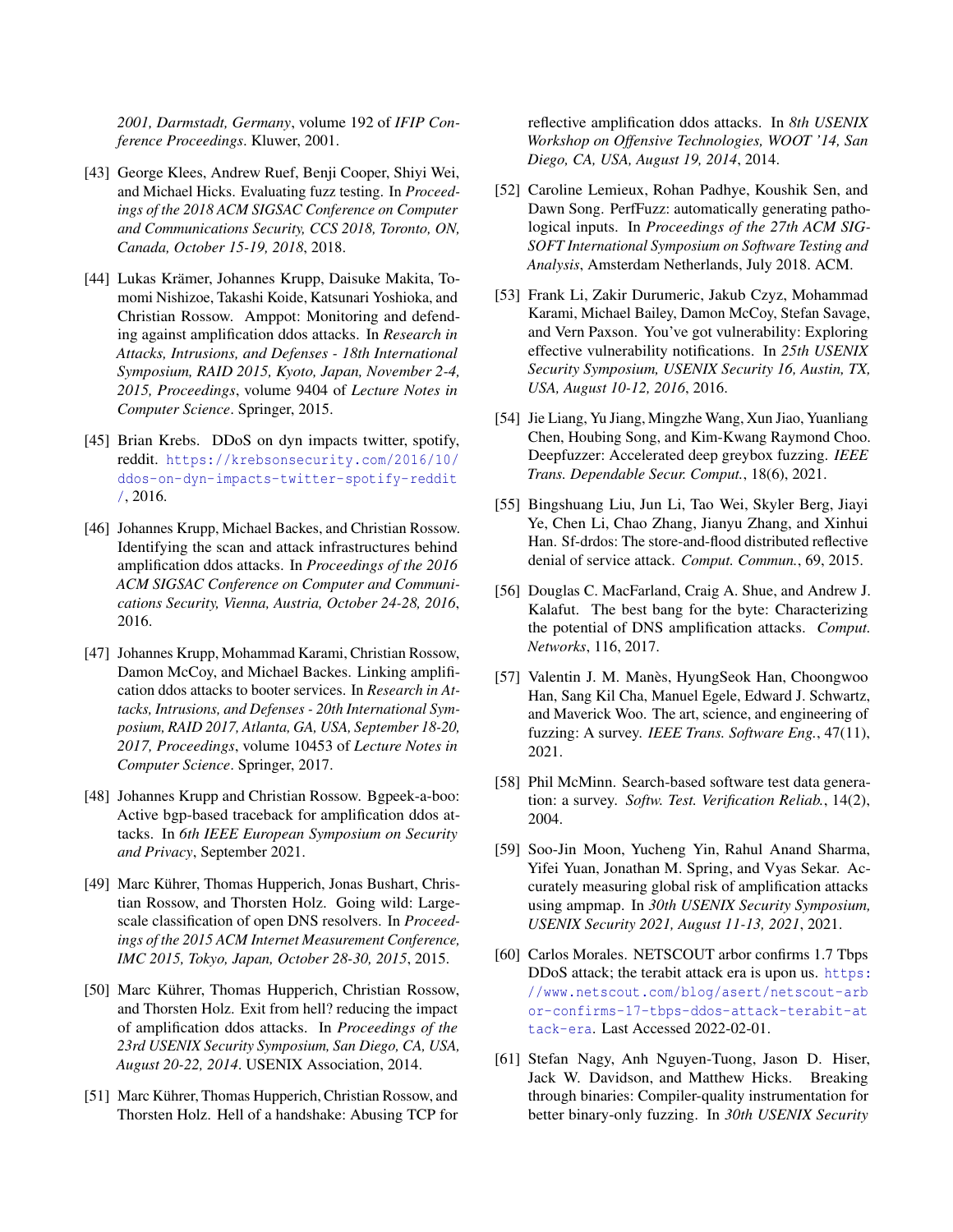*Symposium, USENIX Security 2021, August 11-13, 2021*, 2021.

- <span id="page-16-1"></span>[62] Netscout. Netscout threat intelligence report - issue 7: Findings from 1h 2021. [https://www.netscout.com](https://www.netscout.com/sites/default/files/2021-09/ThreatReport_1H2021_FINAL.pdf) [/sites/default/files/2021-09/ThreatReport\\_1](https://www.netscout.com/sites/default/files/2021-09/ThreatReport_1H2021_FINAL.pdf) [H2021\\_FINAL.pdf](https://www.netscout.com/sites/default/files/2021-09/ThreatReport_1H2021_FINAL.pdf), 2021. Last Accessed 2022-02-01.
- <span id="page-16-12"></span>[63] Yannic Noller, Rody Kersten, and Corina S. Pasareanu. Badger: Complexity analysis with fuzzing and symbolic execution. In *Software Engineering and Software Management, SE/SWM 2019, Stuttgart, Germany, February 18-22, 2019*, 2019.
- <span id="page-16-15"></span>[64] Open Reverse Code Engineering. Sulley: A pure-python fully automated and unattended fuzzing framework. [ht](https://github.com/OpenRCE/sulley) [tps://github.com/OpenRCE/sulley](https://github.com/OpenRCE/sulley). Last Accessed 2021-06-01.
- <span id="page-16-4"></span>[65] Rohan Padhye, Caroline Lemieux, Koushik Sen, Laurent Simon, and Hayawardh Vijayakumar. FuzzFactory: domain-specific fuzzing with waypoints. *Proceedings of the ACM on Programming Languages*, 3(OOPSLA), October 2019.
- <span id="page-16-10"></span>[66] Vern Paxson. An analysis of using reflectors for distributed denial-of-service attacks. *Comput. Commun. Rev.*, 31(3), 2001.
- <span id="page-16-14"></span>[67] Hui Peng, Yan Shoshitaishvili, and Mathias Payer. Tfuzz: Fuzzing by program transformation. In *2018 IEEE Symposium on Security and Privacy, SP 2018, Proceedings, 21-23 May 2018, San Francisco, California, USA*. IEEE Computer Society, 2018.
- <span id="page-16-18"></span>[68] Joshua Pereyda. boofuzz: Network protocol fuzzing for humans. [https://github.com/jtpereyda/boofu](https://github.com/jtpereyda/boofuzz) [zz](https://github.com/jtpereyda/boofuzz). Last Accessed 2021-06-01.
- <span id="page-16-3"></span>[69] Theofilos Petsios, Jason Zhao, Angelos D. Keromytis, and Suman Jana. SlowFuzz: Automated Domain-Independent Detection of Algorithmic Complexity Vulnerabilities. In *Proceedings of the 2017 ACM SIGSAC Conference on Computer and Communications Security*, Dallas Texas USA, October 2017. ACM.
- <span id="page-16-20"></span>[70] Van-Thuan Pham, Marcel Böhme, and Abhik Roychoudhury. AFLNET: A greybox fuzzer for network protocols. In *13th IEEE International Conference on Software Testing, Validation and Verification, ICST 2020, Porto, Portugal, October 24-28, 2020*, 2020.
- <span id="page-16-8"></span>[71] Sebastian Poeplau and Aurélien Francillon. Symbolic execution with SymCC: Don't interpret, compile! In *29th USENIX Security Symposium (USENIX Security 20)*. USENIX Association, August 2020.
- <span id="page-16-5"></span>[72] Sanjay Rawat, Vivek Jain, Ashish Kumar, Lucian Cojocar, Cristiano Giuffrida, and Herbert Bos. Vuzzer: Application-aware evolutionary fuzzing. In *24th Annual Network and Distributed System Security Symposium, NDSS 2017, San Diego, California, USA, February 26 - March 1, 2017*. The Internet Society, 2017.
- <span id="page-16-7"></span>[73] Jonathan Respeto. New DDoS vector observed in the wild: Wsd attacks hitting 35/Gbps. [https://www.akam](https://www.akamai.com/blog/security/new-ddos-vector-observed-in-the-wild-wsd-attacks-hitting-35gbps) [ai.com/blog/security/new-ddos-vector-obser](https://www.akamai.com/blog/security/new-ddos-vector-observed-in-the-wild-wsd-attacks-hitting-35gbps) [ved-in-the-wild-wsd-attacks-hitting-35gbps](https://www.akamai.com/blog/security/new-ddos-vector-observed-in-the-wild-wsd-attacks-hitting-35gbps), 2019.
- <span id="page-16-0"></span>[74] Christian Rossow. Amplification hell: Revisiting network protocols for ddos abuse. In *21st Annual Network and Distributed System Security Symposium, NDSS 2014, San Diego, California, USA, February 23-26, 2014*. The Internet Society, 2014.
- <span id="page-16-16"></span>[75] Dobin Rutishauser. Fuzzing for worms. [https://gi](https://github.com/dobin/ffw) [thub.com/dobin/ffw](https://github.com/dobin/ffw). Last Accessed 2021-06-01.
- <span id="page-16-11"></span>[76] Matthew Sargent, John Kristoff, Vern Paxson, and Mark Allman. On the potential abuse of IGMP. *Comput. Commun. Rev.*, 47(1), 2017.
- <span id="page-16-9"></span>[77] Jim Sermersheim. Lightweight Directory Access Protocol (LDAP): The Protocol. Technical Report 4511, June 2006.
- <span id="page-16-6"></span>[78] Stelios Sidiroglou-Douskos, Eric Lahtinen, Nathan Rittenhouse, Paolo Piselli, Fan Long, Deokhwan Kim, and Martin C. Rinard. Targeted automatic integer overflow discovery using goal-directed conditional branch enforcement. In *Proceedings of the Twentieth International Conference on Architectural Support for Programming Languages and Operating Systems, ASPLOS '15, Istanbul, Turkey, March 14-18, 2015*. ACM, 2015.
- <span id="page-16-19"></span>[79] Congxi Song, Bo Yu, Xu Zhou, and Qiang Yang. Spfuzz: A hierarchical scheduling framework for stateful network protocol fuzzing. *IEEE Access*, 7, 2019.
- <span id="page-16-13"></span>[80] Nick Stephens, John Grosen, Christopher Salls, Andrew Dutcher, Ruoyu Wang, Jacopo Corbetta, Yan Shoshitaishvili, Christopher Kruegel, and Giovanni Vigna. Driller: Augmenting Fuzzing Through Selective Symbolic Execution. In *Proceedings 2016 Network and Distributed System Security Symposium*, San Diego, CA, 2016. Internet Society.
- <span id="page-16-17"></span>[81] Cisco Talos. Mutiny fuzzing framework. [https://](https://github.com/Cisco-Talos/mutiny-fuzzer) [github.com/Cisco-Talos/mutiny-fuzzer](https://github.com/Cisco-Talos/mutiny-fuzzer). Last Accessed 2021-06-01.
- <span id="page-16-2"></span>[82] Daniel R. Thomas, Richard Clayton, and Alastair R. Beresford. 1000 days of UDP amplification ddos attacks. In *2017 APWG Symposium on Electronic Crime*